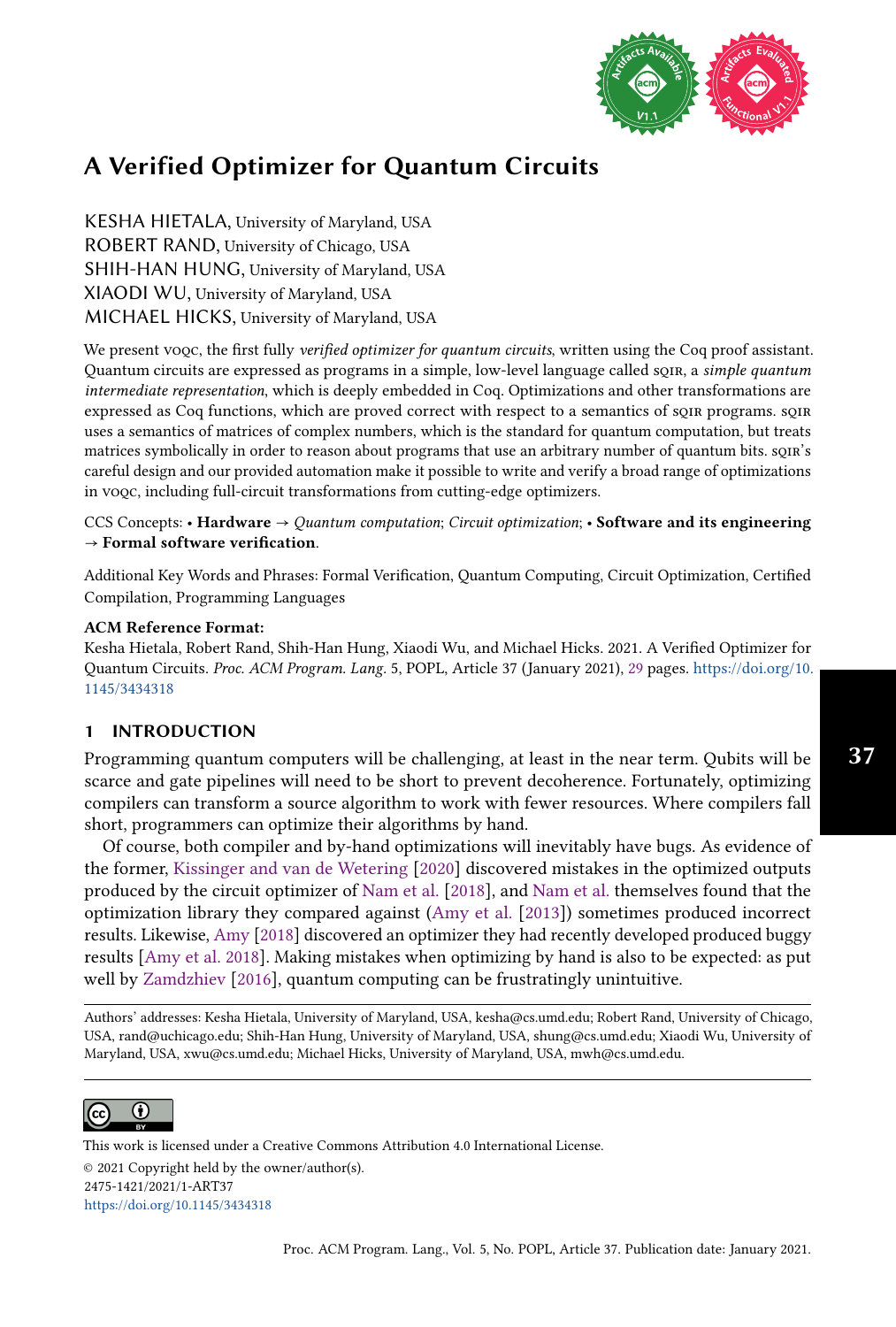Unfortunately, the very factors that motivate optimizing quantum compilers make it difficult to test their correctness. Comparing runs of a source program to those of its optimized version is often impractical due to the indeterminacy of typical quantum algorithms and the substantial expense involved in executing or simulating them. Indeed, resources may be too scarce, or the qubit connectivity too constrained, to run the program without optimization!

An appealing solution to this problem is to apply rigorous formal methods to prove that an optimization or algorithm always does what it is intended to do. For example, CompCert [\[Leroy](#page-27-2) [2009\]](#page-27-2) is a compiler for C programs that is written and proved correct using the Coq proof assistant [\[Coq Development Team 2019\]](#page-26-3). CompCert includes sophisticated optimizations whose proofs of correctness are verified to be valid by Coq's type checker.

In this paper, we apply CompCert's approach to the quantum setting. We present voqc (pronounced "vox"), a *verified optimizer for quantum circuits*. vo*qc* takes as input a quantum program written in a language we call son ("squire"). son is designed to be a small quantum intermediate representation, but it is suitable for source-level programming too: it is not very different from languages such as Quil [\[Smith et al.](#page-28-2) [2016\]](#page-28-2) or OpenQASM [\[Cross et al.](#page-26-4) [2017\]](#page-26-4), which describe quantum programs as circuits. soin is deeply embedded in Coq, similar to how Quil is embedded in Python via PyQuil [\[Rigetti Computing 2019a\]](#page-28-3), allowing us to write sophisticated quantum programs. voqc applies a series of optimizations to sqir programs, ultimately producing a result that is compatible with a specified quantum architecture. For added convenience, voqc provides translators between sqir and OpenQASM. (Section [2.](#page-2-0))

We designed soin to make it as easy as possible to reason about the semantics of quantum programs, which are significantly different from the semantics of classical programs. For example, while in a classical program one can reason about different variables independently, the phenomenon of quantum entanglement requires us to reason about a global quantum state, typically represented as a large vector or matrix of complex numbers. This means that reasoning about quantum states involves linear algebra, and often trigonometry and probability too. As a result, existing approaches to program proofs in Coq tend not to apply in the quantum setting. Indeed, we first attempted to build vooc using QwIRE [\[Paykin et al.](#page-27-3) [2017\]](#page-27-3), which is also embedded in Coq and more closely resembles a classical programming language, but found proofs of even simple optimizations to be non-trivial and hardly scalable.

To address these challenges, soin's design has several key features (Section [3\)](#page-6-0). First, it uses natural numbers in place of variables so that we can naturally index into the vector or matrix state. Using variables directly (e.g., with higher-order abstract syntax [\[Pfenning and Elliott 1988\]](#page-27-4), as in wire and Quipper [\[Green et al.](#page-27-5) [2013\]](#page-27-5)) necessitates a map from variables to indices, which we find confounds proof automation. Second, sqir provides two semantics for quantum programs. We express the semantics of a general program as a function between density matrices, as is standard (e.g., in OPL [\[Selinger 2004\]](#page-28-4) and  $Q$ wire), since density matrices can represent the *mixed states* that arise when a program applies a measurement operator (Section [5\)](#page-16-0). However, measurement typically occurs at the end of a computation, rather than within it, so we also provide a simpler unitary semantics for (sub-)programs that do not measure their inputs. In this case, a program's semantics corresponds to a restricted class of square matrices. These matrices are often much easier to work with, especially when employing automation. Other features of sqir's design, like assigning an ill-typed program the denotation of the zero-matrix, are similarly intended to ease proof. Pleasantly, unitary sqir even turns out to be effective for proving quantum programs correct. This paper presents a proof of correctness of GHZ state preparation [\[Greenberger et al.](#page-27-6) [1989\]](#page-27-6); in concurrent work [\[Hietala et al.](#page-27-7) [2020a\]](#page-27-7), we have proved the correctness of implementations of Quantum Phase Estimation (a key component of Shor's prime factoring algorithm [\[1994\]](#page-28-5)), Grover's search algorithm [\[1996\]](#page-27-8), and Simon's algorithm [\[1994\]](#page-28-6).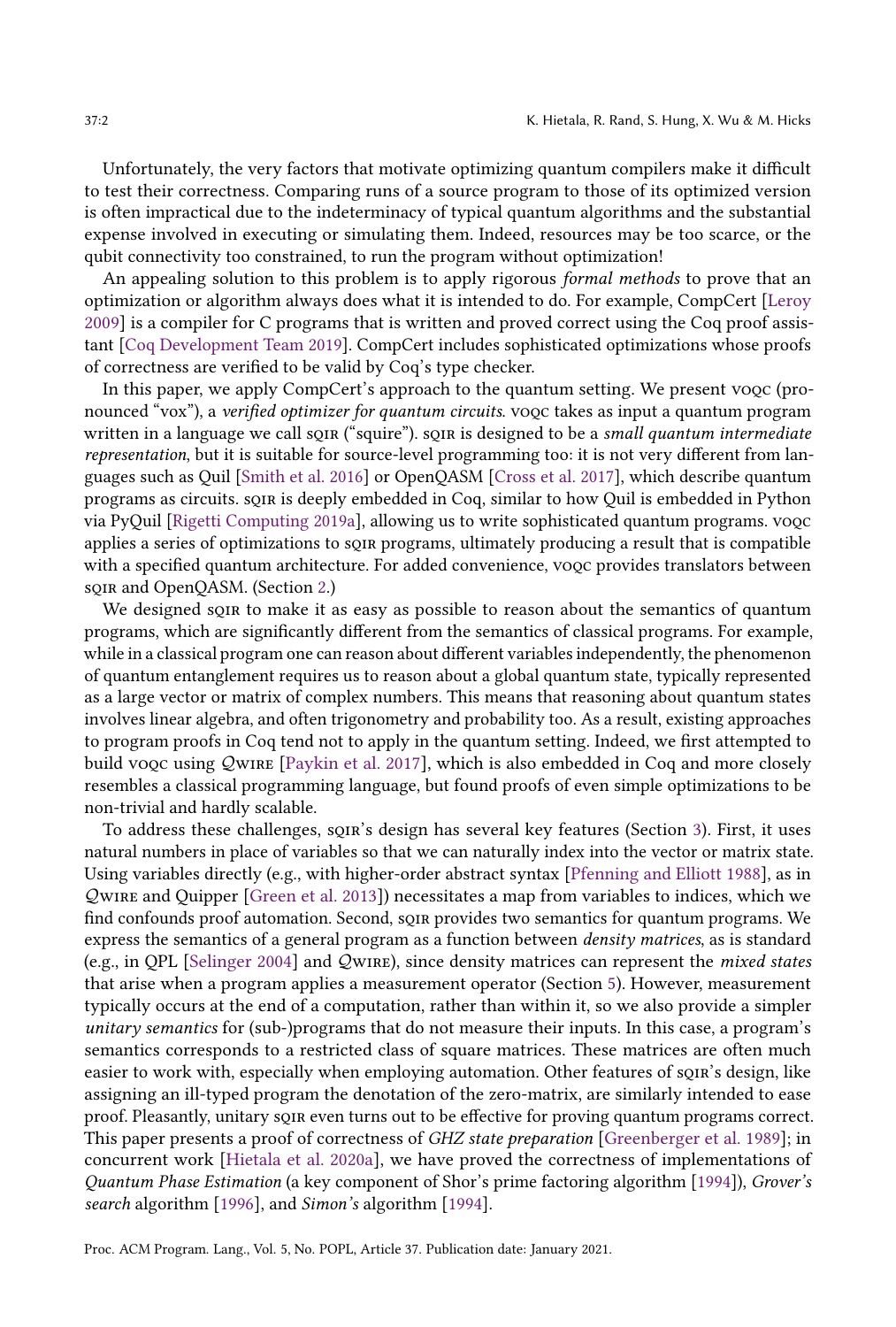At the core of voqc is a framework for writing transformations of sqir programs and verifying their correctness. To ensure that the framework is suitably expressive, we have used it to develop verified versions of a variety of optimizations. Many are based on those used in an optimizer developed by [Nam et al.](#page-27-1) [\[2018\]](#page-27-1), which is the best performing optimizer we know of in terms of total gate reduction (per experiments described below). We abstract these optimizations into a couple of different classes, and provide library functions, lemmas, and automation to simplify their construction and proof. We have also verified a circuit mapping routine that transforms sqir programs to satisfy constraints on how qubits may interact on a specified target architecture. (Section [4.](#page-10-0))

We evaluated the quality of the optimizations we verified in voqc, and by extension the quality of our framework, by measuring how well it optimizes a set of benchmark programs, compared to [Nam et al.](#page-27-1) and several other optimizing compilers. The results are encouraging. On a benchmark of 28 circuit programs developed by [Amy et al.](#page-26-0) [\[2013\]](#page-26-0) we find that voqc reduces total gate count on average by 17.8% compared to 10.1% for IBM's Qiskit compiler [\[Aleksandrowicz et al.](#page-26-5) [2019\]](#page-26-5), 10.6% for CQC's t|ket} [\[Cambridge Quantum Computing Ltd 2019\]](#page-26-6), and 24.8% for the cutting-edge research optimizer by [Nam et al.](#page-27-1) [\[2018\]](#page-27-1). On the same benchmarks, vooc reduces T-gate count (an important measure when considering fault tolerance) on average by 41.4% compared to 39.7% by [Amy et al.](#page-26-0) [\[2013\]](#page-26-0), 41.4% by [Nam et al.,](#page-27-1) and 42.6% by the PyZX optimizer. Results on an even larger benchmark suite (detailed in the full version of this paper [\[Hietala et al.](#page-27-9) [2020b\]](#page-27-9)) tell the same story. In sum, vooc and soin are expressive enough to verify a range of useful optimizations, yielding performance competitive with standard compilers. (Section [6.](#page-19-0))

voqc is the first fully verified optimizer for general quantum programs. [Amy et al.](#page-26-7) [\[2017\]](#page-26-7) developed a verified optimizing compiler from source Boolean expressions to reversible circuits and [Fagan and Duncan](#page-26-8) [\[2018\]](#page-26-8) verified an optimizer for ZX-diagrams representing Clifford circuits; however, neither of these tools handle general quantum programs. In concurrent work, [Shi](#page-28-7) [et al.](#page-28-7) [\[2019\]](#page-28-7) developed CertiQ, which uses symbolic execution and SMT solving to verify circuit transformations in the Qiskit compiler. CertiQ is limited to verifying correct application of local equivalences and does not provide a way to describe general quantum states (a key feature of sqir), which limits the types of optimizations that it can reason about. This also means that it cannot be used as a tool for verifying general quantum programs. [Smith and Thornton](#page-28-8) [\[2019\]](#page-28-8) presented a compiler with built-in translation validation via QMDD equivalence checking [\[Miller and Thornton](#page-27-10) [2006\]](#page-27-10). However, QMDDs represent quantum state concretely, which means that the validation time will increase exponentially with the number of qubits in the compiled program. In contrast to these, sork represents matrices symbolically, which allows us to reason about arbitrary quantum computation and verify interesting, non-local optimizations, independently of the number of qubits in the optimized program. (Section [7.](#page-23-0))

Our work on voqc and sqir are steps toward a broader goal of developing a full-scale verified compiler toolchain. Next steps include developing certified transformations from higher-level quantum languages to sqir and implementing optimizations with different objectives, e.g., that aim to reduce the probability that a result is corrupted by quantum noise. All code we reference in this paper can be found online at [https://github.com/inQWIRE/SQIR.](https://github.com/inQWIRE/SQIR)

#### <span id="page-2-0"></span>2 OVERVIEW

We begin with a brief background on quantum programs, focusing on the challenges related to formal verification. We then provide an overview of voqc and sqir, summarizing how they address these challenges.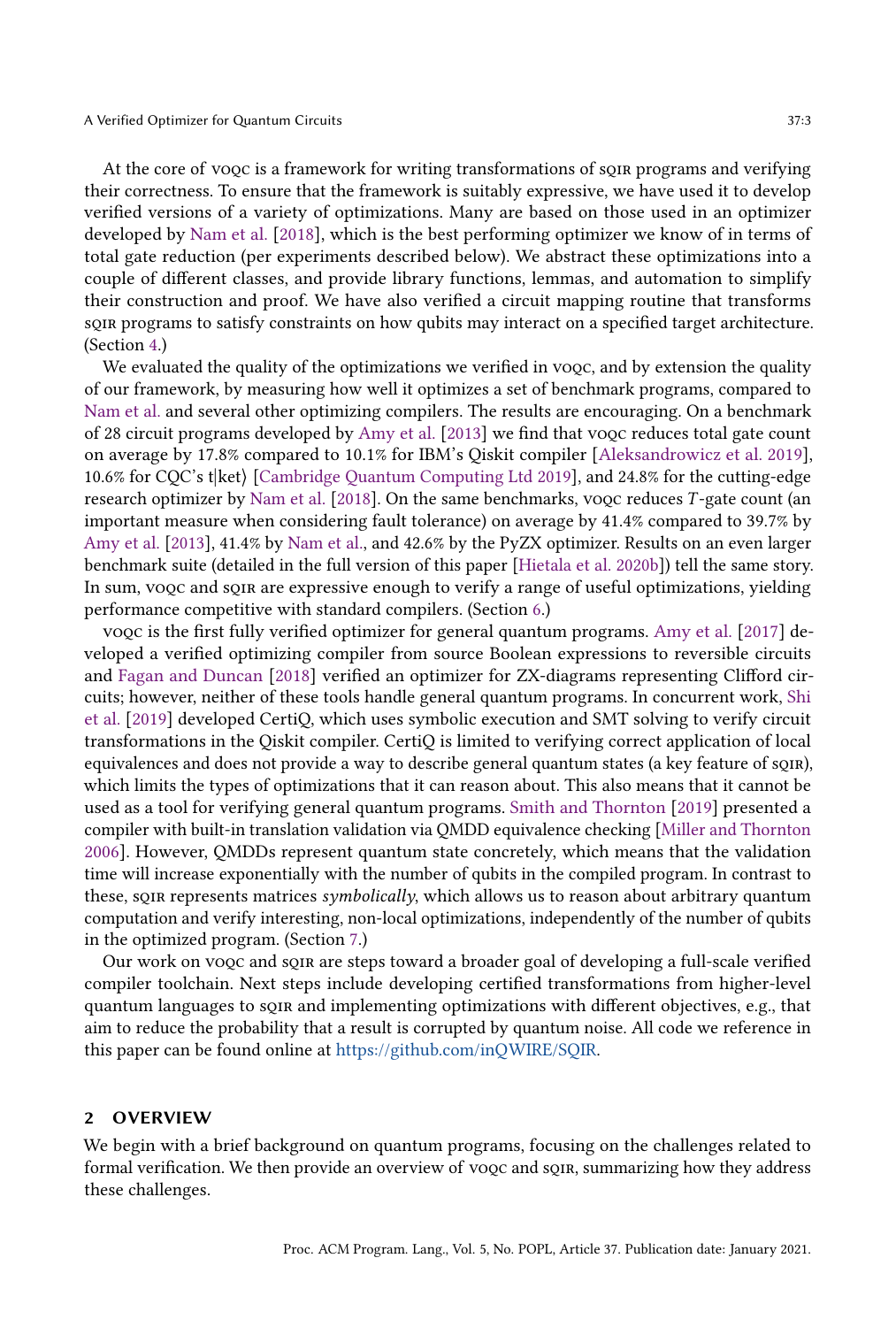## <span id="page-3-0"></span>2.1 Preliminaries

Quantum programs operate over quantum states, which consist of one or more quantum bits (a.k.a. qubits). A single qubit is represented as a vector of complex numbers  $\langle \alpha, \beta \rangle$  such that  $|\alpha|^2 + |\beta|^2 = 1$ . The vector  $\langle 1, 0 \rangle$  represents the state  $\langle 0 \rangle$  while vector  $\langle 0, 1 \rangle$  represents the state  $\langle 1 \rangle$ . A state written  $|\psi\rangle$  is called a ket, following Dirac's notation. We say a qubit is in a superposition of  $|0\rangle$  and  $|1\rangle$ when both  $\alpha$  and  $\beta$  are non-zero. Just as Schrodinger's cat is both dead and alive until the box is opened, a qubit is only in superposition until it is *measured*, at which point the outcome will be  $0$ with probability  $|\alpha|^2$  and 1 with probability  $|\beta|^2$ . Measurement is not passive: it has the effect of collapsing the state to match the measured outcome, i.e., either  $|0\rangle$  or  $|1\rangle$ . As a result, all subsequent measurements return the same answer.

Operators on quantum states are linear mappings. These mappings can be expressed as matrices, and their application to a state expressed as matrix multiplication. For example, the Hadamard operator H is expressed as a matrix  $\frac{1}{\sqrt{2}}$  $\frac{1}{2}$ ( $\frac{1}{1}$  $\frac{1}{-1}$ ). Applying H to state  $|0\rangle$  yields state  $\langle \frac{1}{\sqrt{2}} \rangle$  $\frac{1}{2}, \frac{1}{\sqrt{2}}$  $\frac{1}{2}$ ), also written as  $|+\rangle$ . Many quantum operators are not only linear, they are also *unitary*—the conjugate transpose (or adjoint) of their matrix is its own inverse. This ensures that multiplying a qubit by the operator preserves the qubit's sum of norms squared. Since a Hadamard is its own adjoint, it is also its own inverse: hence  $H|+\rangle = |0\rangle$ .

 $\begin{pmatrix} 1 & 0 & 0 & 0 \\ 0 & 1 & 0 & 0 \end{pmatrix}$  $\begin{bmatrix} 0 & 1 & 0 & 0 \\ 0 & 0 & 0 & 1 \end{bmatrix}$ ⎝  $0 \quad 0$ 0 0 1 0  $\theta$  $\begin{matrix} 0 \\ 1 \end{matrix}$  $\mathbf l$  $\mathbf l$ ⎠ A quantum state with  $n$  qubits is represented as vector of length  $2<sup>n</sup>$ . For example, a 2-qubit state is represented as a vector  $\langle \alpha, \beta, \gamma, \delta \rangle$  where each component corresponds to (the square root of) the probability of measuring  $|00\rangle$ ,  $|01\rangle$ ,  $|10\rangle$ , and  $|11\rangle$ , respectively. Because of the exponential size of the complex quantum state space, it is not possible to simulate a 100-qubit quantum computer using even the most powerful classical computer!

*n*-qubit operators are represented as  $2^n \times 2^n$  matrices. For example, the CNOT operator over two qubits is expressed as the matrix shown at the right. It expresses a controlled not operation—if the first qubit (called the *control*) is  $|0\rangle$  then both qubits are mapped to themselves, but if the first qubit is  $|1\rangle$  then the second qubit (called the *target*) is negated, e.g.,  $CNOT |00\rangle = |00\rangle$  while  $CNOT |10\rangle = |11\rangle$ .

 $n$ -qubit operators can be used to create *entanglement*, which is a situation where two qubits cannot be described independently. For example, while the vector  $\langle 1, 0, 0, 0 \rangle$  can be written as  $\langle 1, 0 \rangle \otimes \langle 1, 0 \rangle$  where  $\otimes$  is the tensor product, the state  $\langle \frac{1}{\sqrt{2}} \rangle$  $\frac{1}{2}$ , 0, 0,  $\frac{1}{\sqrt{2}}$  $\frac{1}{2}$  cannot be similarly decomposed. We say that  $\langle \frac{1}{\sqrt{2}} \rangle$  $\frac{1}{2}$ , 0, 0,  $\frac{1}{\sqrt{2}}$  $\frac{1}{2}$ ) is an entangled state.

An important non-unitary quantum operator is *projection* onto a subspace. For example,  $|0\rangle\langle0|$ (in matrix notation  $\begin{pmatrix} 1 & 0 \\ 0 & 0 \end{pmatrix}$ ) projects a qubit onto the subspace where that qubit is in the  $\begin{pmatrix} 0 \end{pmatrix}$  state. Projections are useful for describing quantum states after measurement has been performed. We sometimes use  $|i\rangle_q\langle i|$  as shorthand for applying the projection  $|i\rangle\langle i|$  to qubit q and an identity operation to every other qubit in the state.

## 2.2 Quantum Circuits

Quantum programs are typically expressed as circuits, as shown in Figure [1\(](#page-4-0)a). In these circuits, each horizontal wire represents a qubit and boxes on these wires indicate quantum operators, or gates. Gates can either be unitary operators (e.g., Hadamard,  $CNOT$ ) or non-unitary ones (e.g., measurement). In software, quantum circuit programs are often represented using lists of instructions that describe the different gate applications. For example, Figure [1\(](#page-4-0)b) is the Quil [\[Smith](#page-28-2) [et al. 2016\]](#page-28-2) representation of the circuit in Figure [1\(](#page-4-0)a).

In the QRAM model [\[Knill 1996\]](#page-27-11) quantum computers are used as co-processors to classical computers. The classical computer generates descriptions of circuits to send to the quantum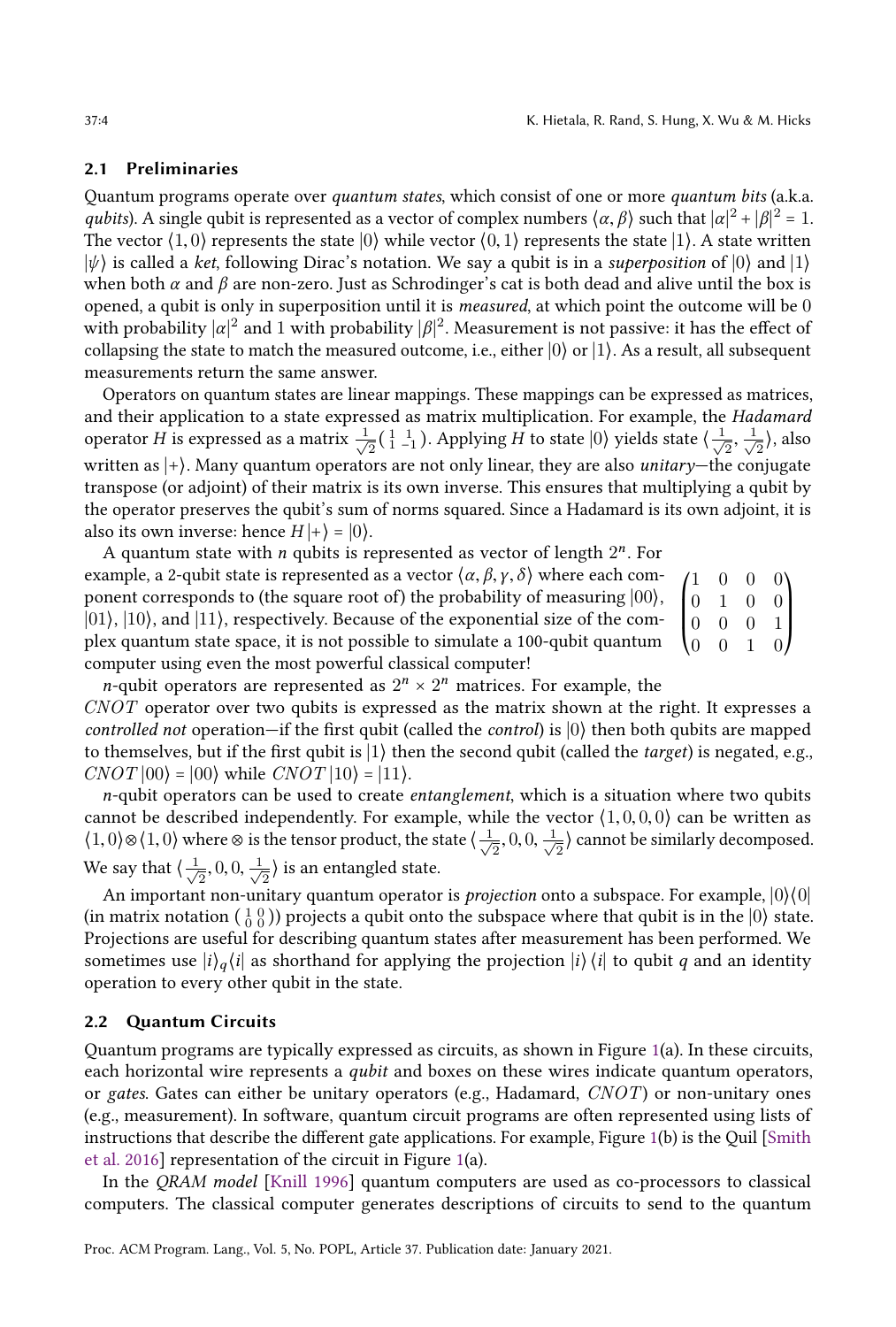<span id="page-4-0"></span>

Fig. 1. Example quantum program: GHZ state preparation

computer and then processes the measurement results. High-level quantum programming languages are designed to follow this model. For example, Figure [1\(](#page-4-0)c) shows a program in PyQuil [\[Rigetti](#page-28-3) [Computing 2019a\]](#page-28-3), a quantum programming framework embedded in Python. The ghz\_state function takes an array qubits and constructs a circuit that prepares the Greenberger-Horne-Zeilinger (GHZ) state [\[Greenberger et al.](#page-27-6) [1989\]](#page-27-6), which is an n-qubit entangled quantum state of the form

$$
|\mathrm{GHZ}^n\rangle=\frac{1}{\sqrt{2}}\big(|0\rangle^{\otimes n}+|1\rangle^{\otimes n}\big).
$$

Calling ghz\_state([0,1,2]) returns the Quil program in Figure [1\(](#page-4-0)b), which produces the quantum state  $\frac{q}{\sqrt{q}}$  $\frac{1}{2}(|000\rangle + |111\rangle).$  The high-level language may provide facilities to optimize constructed circuits, e.g., to reduce gate count, circuit depth, and qubit usage. It may also perform transformations to account for hardware-specific details like the number of qubits, available set of gates, or connectivity between physical qubits.

## 2.3 sqir: A Small Quantum Intermediate Representation Supporting Verification

What if we want to formally verify that ghz\_state, when passed an array of indices  $[0, \ldots, n-1]$ , returns a circuit that produces the quantum state  $\ket{\text{GHZ}^n}$ ? What steps are necessary?

First, we need a way to formally define quantum states as matrices of complex numbers. Indeed, we need a way to define indexed *families* of states $-|\text{GHZ}^n\rangle$  is a function from an index  $n$  to a quantum state. Second, we need a formal language in which to express quantum programs; to this language we must ascribe a mathematical semantics in terms of quantum states. A program like ghz\_state is a function from an index (a list of length n) to a circuit (of size n), and this circuit's denotation is its equivalent (unitary) matrix (of size  $2<sup>n</sup>$ ). Finally, we need a way to mechanically reason that, for arbitrary n, the semantics of  $ghz$ \_state([0,1,...,n - 1]) applied to the zero state  $\left(\left|0\right>^{\otimes n}\right)$  is equal to the state  $\left|{\rm GHZ}^n\right>$ .

We designed son, a small quantum intermediate representation, to do all of these things. son is a simple circuit-oriented language deeply embedded in the Coq proof assistant in a manner similar to how Quil is embedded in Python via PyQuil. We use sqines in language, Coq, to define the syntax and semantics of sqir programs and to express properties about quantum states. We developed a library of lemmas and tactic-based automation to assist in writing proofs about quantum programs; such proofs make heavy use of complex numbers and linear algebra. These proofs are aided by isolating sqir's unitary core from primitives for measurement, which require consideration of probability distributions of outcomes (represented as density matrices); this means that (sub- )programs that lack measurement can have simpler proofs. Either way, in sqir we perform reasoning symbolically. For example, we can prove that every circuit generated by the sqin-equivalent of ghz\_state produces the expected state  $|{\mathrm{GHZ}}^n\rangle$  when applied to input lists of length n, for any n.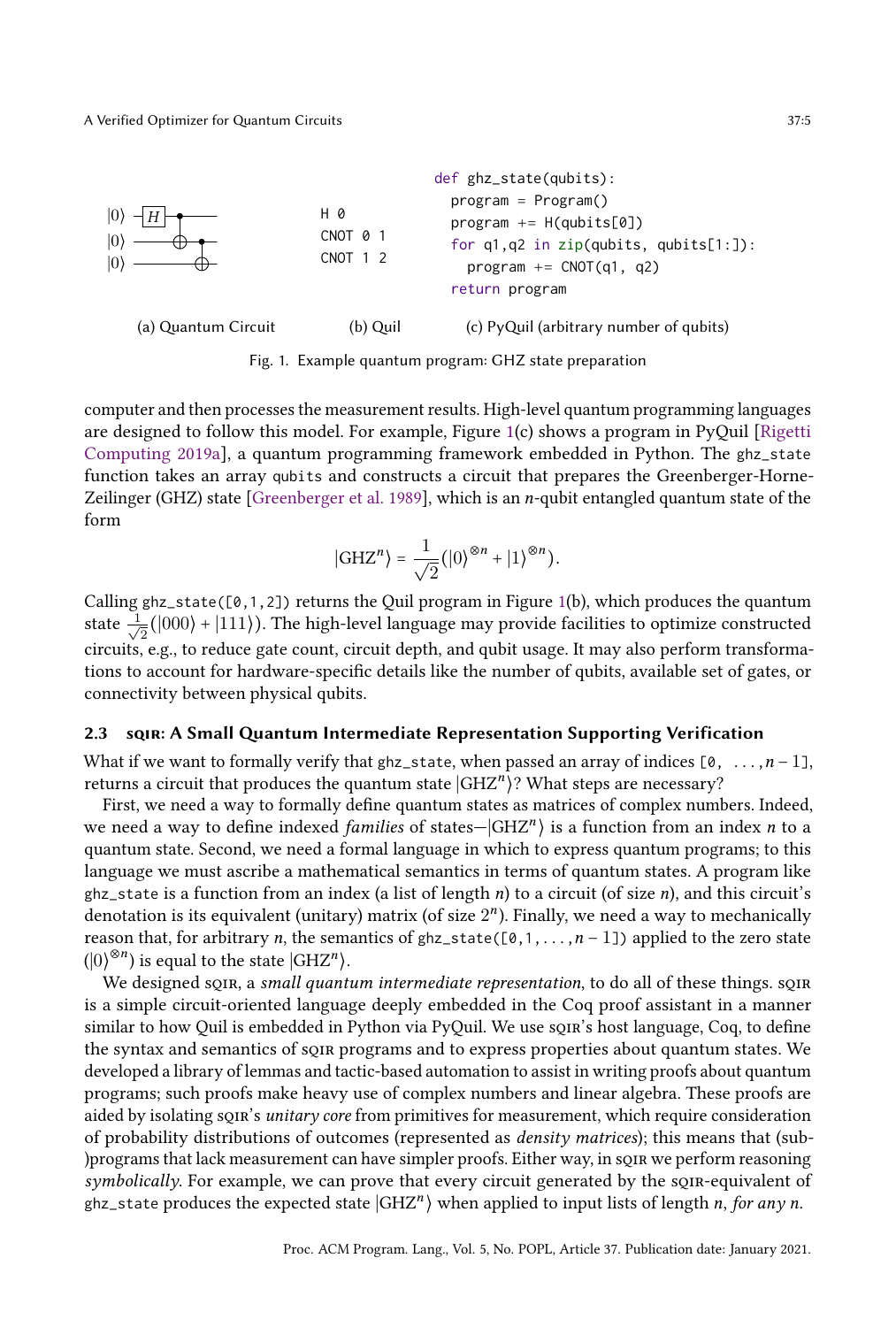<span id="page-5-0"></span>

Fig. 2. The voqc architecture. Input circuits can be described in OpenQASM, OCaml, or Coq (top). The verified voqc optimizer is extracted to an executable OCaml optimizer (middle), which can produce an optimized sqir or OpenQASM circuit (bottom). The dashed line indicates the separation between the standard quantum compiler stack (left) and our contribution (right).

sqir is implemented in just over 3500 lines of Coq. We started with Coq libraries for complex numbers and matrices developed for the QWIRE language [\[Paykin et al.](#page-27-3) [2017\]](#page-27-3); over the course of our work we have extended these libraries with around 3000 lines of code providing more automation for linear algebra and better support for complex phases. We present sqir's syntax and semantics along with an example program and verified property of correctness in Section [3.](#page-6-0)

# 2.4 voqc: A Verified Optimizer for Quantum Circuits

While square is suitable for proving correctness properties about source programs like ghz\_state, its primary use has been as the intermediate representation of voqc, our verified optimizer for quantum circuits, and the signature achievement of this paper. An optimizer is a function from programs to programs, with the intention that the output program has the same semantics as the input. In voqc, we prove this is always the case: a voqc optimization  $f$  is a Coq function over sqn circuit  $C$ , and we prove that the semantics of input circuit  $C$  is always equivalent to the semantics of the output  $f(C)$ .

The vooc approach stands in contrast to prior work that relies on translation validation [\[Amy](#page-26-1)] [2018;](#page-26-1) [Kissinger and van de Wetering 2020;](#page-27-0) [Smith and Thornton 2019\]](#page-28-8), which may fail to identify latent bugs in the optimizer, while adding compile-time overhead. By proving correctness with respect to an explicit semantics for input/output programs (i.e., that of sqir), voqc optimizations are flexible in their expression. Prior work has been limited to peephole optimizations [\[Shi et al.](#page-28-7) [2019\]](#page-28-7), leaving highly effective, full-circuit optimizations we have proved correct in voqc out of reach. Such global (non-peephole) proofs are aided by the design of sqir (notably, the isolation of a unitary core) and accompanying proof automation.

The structure of voqc is summarized in Figure [2.](#page-5-0) The voqc transformations themselves are shown at the middle right, and are described in Sections [4](#page-10-0) and [5.3.](#page-18-0) In addition to performing circuit optimizations, voqc also performs circuit mapping, transforming a sqir program to an equivalent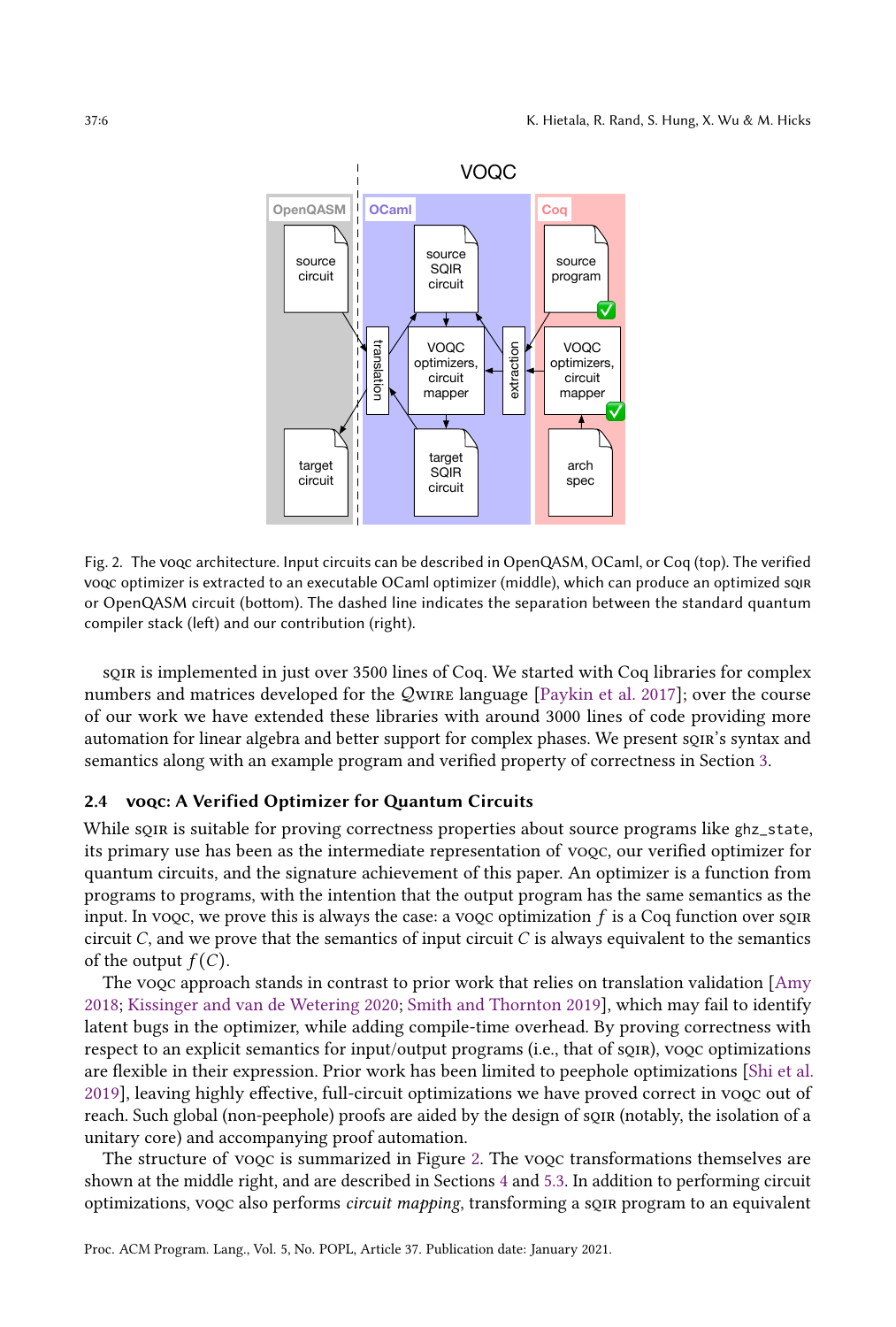one that respects constraints imposed by the target architecture. Once again, we prove that it does so correctly (Section [4.7\)](#page-15-0).

Using Coq's standard code extraction mechanism, we can extract voqc into a standalone OCaml program. This program takes as input a sqir program in an OCaml representation. This input can be extracted from a Coq-hosted (and proved correct) sqir program (upper right), or from a program expressed in OpenQASM [\[Cross et al.](#page-26-4) [2017\]](#page-26-4), a standard representation for quantum circuits (upper left). Since a number of quantum programming frameworks, including Qiskit [\[Aleksandrowicz](#page-26-5) [et al.](#page-26-5) [2019\]](#page-26-5), t $\kappa$ t $\Gamma$  [\[Cambridge Quantum Computing Ltd 2019\]](#page-26-6), Project Q [\[Steiger et al.](#page-28-9) [2018\]](#page-28-9) and Cirq [\[The Cirq Developers 2019\]](#page-28-10), can output OpenQASM, this allows us to run voqc on a variety of generated circuits, without requiring the user to program in OCaml or Coq.

voqc is implemented in about 7200 lines of Coq, with roughly 2100 lines for circuit mapping, 2100 lines for general-purpose sqir program manipulation, 2200 lines for unitary program optimizations, and 800 lines for non-unitary program optimizations. We use about 400 lines of standalone OCaml code for running vooc on our benchmarks in Section [6.](#page-19-0) We started work on soin and vooc in March 2019 and concluded work for this paper in May 2020. The majority of the optimizations were implemented and verified within a span of four months.

#### <span id="page-6-0"></span>3 SQIR: A SMALL QUANTUM INTERMEDIATE REPRESENTATION

Here we present the syntax and semantics of sQIR, a small quantum intermediate representation. The sqir language is composed of two parts: a core language of unitary operators and a full language that incorporates measurement. This section focuses on the former; Section [5](#page-16-0) presents the latter.

As we will show, the semantics of a unitary sqir program is expressed directly as a matrix, in contrast to the full sQIR, which treats programs as functions over density matrices. This matrix semantics greatly simplifies proofs, both of the correctness of unitary optimizations (the bulk of voqc) and of source programs, many of which are essentially unitary (measurement is the very last step). Other aspects of sqir's design also make proofs easier, as we will discuss and demonstrate with an example at the end of the section.

#### <span id="page-6-1"></span>3.1 Unitary sqire: Syntax

A unitary soir program U is a sequence of applications of gates G to qubits q.

$$
U := U_1; U_2 | G q | G q_1 q_2
$$

Qubits are referred to by natural numbers that index into a global register of quantum bits. Each squared program is parameterized by a set of unitary one- and two-qubit gates (from which  $G$  is drawn) and the dimension of the global register (i.e., the number of available qubits). In Coq, a unitary son program U has type ucom g n, where g identifies the gate set and n is the size of the global register.

As an example, consider the program to the right, which is equivalent to PyQuil's ghz\_state from Figure [1\(](#page-4-0)c). The Coq function ghz recursively constructs a sque program, i.e., a Coq value of type ucom base n. This program, when run, prepares the GHZ state. When  $n$  is  $0$ , ghz produces a sqir program that is just the identity gate I applied to qubit 0. When  $n$  is 1, the result is the Hadamard gate H applied to qubit

```
\nFigure 1: Figure 1: Find the image:\n
$$
\begin{align*}\n\text{Fixpoint } \text{ghz} & \text{in } \mathbb{R} \\
& \text{in } \mathbb{R} \\
& \text{in } \mathbb{R} \\
& \text{in } \mathbb{R} \\
& \text{in } \mathbb{R} \\
& \text{in } \mathbb{R} \\
& \text{in } \mathbb{R} \\
& \text{in } \mathbb{R} \\
& \text{in } \mathbb{R} \\
& \text{in } \mathbb{R} \\
& \text{in } \mathbb{R} \\
& \text{in } \mathbb{R} \\
& \text{in } \mathbb{R} \\
& \text{in } \mathbb{R} \\
& \text{in } \mathbb{R} \\
& \text{in } \mathbb{R} \\
& \text{in } \mathbb{R} \\
& \text{in } \mathbb{R} \\
& \text{in } \mathbb{R} \\
& \text{in } \mathbb{R} \\
& \text{in } \mathbb{R} \\
& \text{in } \mathbb{R} \\
& \text{in } \mathbb{R} \\
& \text{in } \mathbb{R} \\
& \text{in } \mathbb{R} \\
& \text{in } \mathbb{R} \\
& \text{in } \mathbb{R} \\
& \text{in } \mathbb{R} \\
& \text{in } \mathbb{R} \\
& \text{in } \mathbb{R} \\
& \text{in } \mathbb{R} \\
& \text{in } \mathbb{R} \\
& \text{in } \mathbb{R} \\
& \text{in } \mathbb{R} \\
& \text{in } \mathbb{R} \\
& \text{in } \mathbb{R} \\
& \text{in } \mathbb{R} \\
& \text{in } \mathbb{R} \\
& \text{in } \mathbb{R} \\
& \text{in } \mathbb{R} \\
& \text{in } \mathbb{R} \\
& \text{in } \mathbb{R} \\
& \text{in } \mathbb{R} \\
& \text{in } \mathbb{R} \\
& \text{in } \mathbb{R} \\
& \text{in } \mathbb{R} \\
& \text{in } \mathbb{R} \\
& \text{in } \mathbb{R} \\
& \text{in } \mathbb{R} \\
& \text{in } \mathbb{R} \\
& \text{in } \mathbb{R} \\
& \text{in } \mathbb{R}
$$

```

0. When *n* is greater than 1, ghz constructs the program  $U_1$ ;  $U_2$ , where  $U_1$  is the ghz circuit on n' (i.e.,  $n-1$ ) qubits, and  $U_2$  is the appropriate CNOT gate. The result of ghz 3 is equivalent to the circuit shown in Figure [1\(](#page-4-0)a).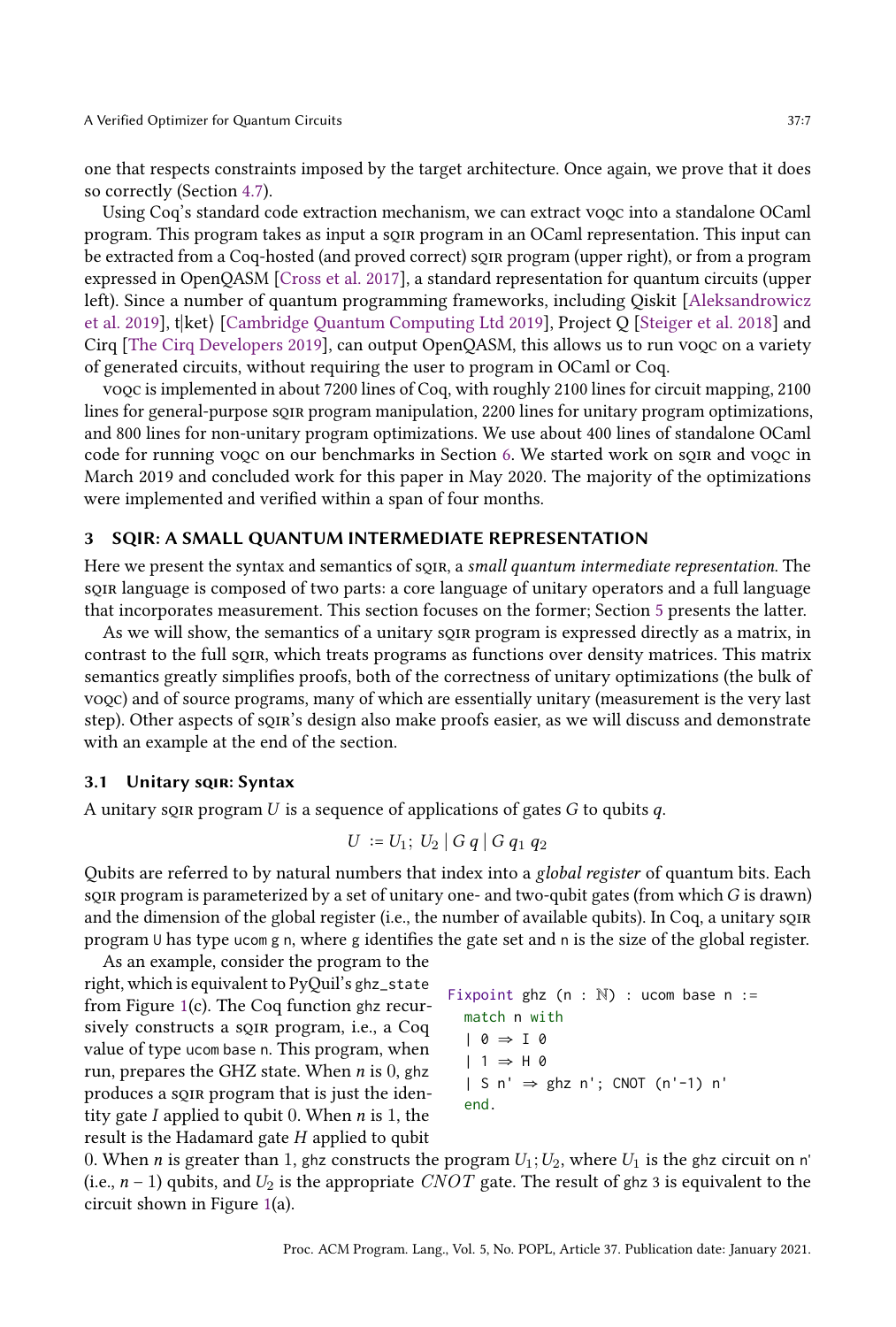<span id="page-7-0"></span>
$$
\llbracket U_1; U_2 \rrbracket_d = \llbracket U_2 \rrbracket_d \times \llbracket U_1 \rrbracket_d
$$
  

$$
\llbracket G_1 \ q \rrbracket_d = \begin{cases} apply_1(G_1, q, d) & well-type d \\ 0_{2^d} & otherwise \end{cases}
$$
  

$$
\llbracket G_2 \ q_1 \ q_2 \rrbracket_d = \begin{cases} apply_2(G_2, q_1, q_2, d) & well-type d \\ 0_{2^d} & otherwise \end{cases}
$$

Fig. 3. Semantics of unitary soı<mark>r programs, assuming a global register</mark> of dimension  $d$ . The  $apply_k$  function maps a gate name to its corresponding unitary matrix and extends the intended operation to the given dimension by applying an identity operation on every other qubit in the system.

#### 3.2 Semantics

Suppose that  $M_1$  and  $M_2$  are the matrices corresponding to unitary gates  $U_1$  and  $U_2$ , which we want to apply to a quantum state vector  $|\psi\rangle$ . Matrix multiplication is associative, so  $M_2(M_1|\psi\rangle)$  is equivalent to  $(M_2M_1)$   $|\psi\rangle$ . Moreover, multiplying two unitary matrices yields a unitary matrix. As such, the semantics of squate program  $U_1$ ;  $U_2$  is naturally described by the unitary matrix  $M_2M_1$ .

This semantics is shown in Figure [3.](#page-7-0) There are two things to notice. First, if a program is not well-typed its denotation is the zero matrix (of size  $2^d \times 2^d$ ). A program U is well-typed if every gate application is valid, meaning that its index arguments are within the bounds of the global register, and no index is repeated. The latter requirement enforces linearity and thereby quantum mechanics' no-cloning theorem, which says that it is impossible to create a copy of an arbitrary quantum state.

Otherwise, the program's denotation follows from the composition of the matrices that correspond to each of the applications of its unitary gates, G. The only wrinkle is that a full program consists of many gates, each operating on 1 or 2 of the total qubits; thus, a gate application's matrix needs to apply the identity operation to the qubits not being operated on. This is what *apply*<sub>1</sub> and *apply*<sub>2</sub> do. For example, *apply*<sub>1</sub>( $G_u$ ,  $q$ ,  $d$ ) =  $I_{2q} \otimes u \otimes I_{2^{(d-q-1)}}$  where  $u$  is the matrix interpretation of the gate  $G_u$  and  $I_k$  is the  $k \times k$  identity matrix. The *apply*<sub>2</sub> function requires us to decompose the two-qubit unitary into a sum of tensor products: for instance, CNOT can be written as  $|0\rangle\langle0|\otimes I_2 + |1\rangle\langle1|\otimes\sigma_x$  where  $\sigma_x = \begin{pmatrix} 0 & 1 \\ 1 & 0 \end{pmatrix}$ . We then have

$$
apply_2(CNOT, q_1, q_2, d) = I_{2^{q_1}} \otimes |0\rangle \langle 0| \otimes I_{2^r} \otimes I_2 \otimes I_{2^s} + I_{2^{q_1}} \otimes |1\rangle \langle 1| \otimes I_{2^r} \otimes \sigma_x \otimes I_{2^s}
$$

where  $r = q_2 - q_1 - 1$  and  $s = d - q_2 - 1$ , assuming  $q_1 < q_2$ .

In our development we define the semantics of sqir programs over gate set  $G \in \{R_{\theta, \phi, \lambda}, \ CNOT\}$ where  $R_{\theta_1,\phi_2,\lambda}$  is a general single-qubit rotation parameterized by three real-valued rotation angles and CNOT is the standard two-qubit controlled-not gate. This is our base set of gates. It is the same as the underlying set used by OpenQASM [\[Cross et al.](#page-26-4) [2017\]](#page-26-4) and is universal, meaning that it can approximate any unitary operation to within arbitrary error. The matrix interpretation of the single-qubit  $R_{\theta, \phi, \lambda}$  gate is

$$
\begin{pmatrix}\n\cos(\theta/2) & -e^{i\lambda}\sin(\theta/2) \\
e^{i\phi}\sin(\theta/2) & e^{i(\phi+\lambda)}\cos(\theta/2)\n\end{pmatrix}
$$

and the matrix interpretation of the CNOT gate is given in Section [2.1.](#page-3-0)

Common single-qubit gates can be defined in terms of  $R_{\theta, \phi, \lambda}$ . For example, the two single-qubit gates used in our GHZ example–identity I and Hadamard H–are respectively defined as  $R_{0,0,0}$ and  $R_{\pi/2,0,\pi}.$  The Pauli X ("NOT") gate is  $R_{\pi,0,\pi}$  and the Pauli Z gate is  $R_{0,0,\pi}.$  We can also define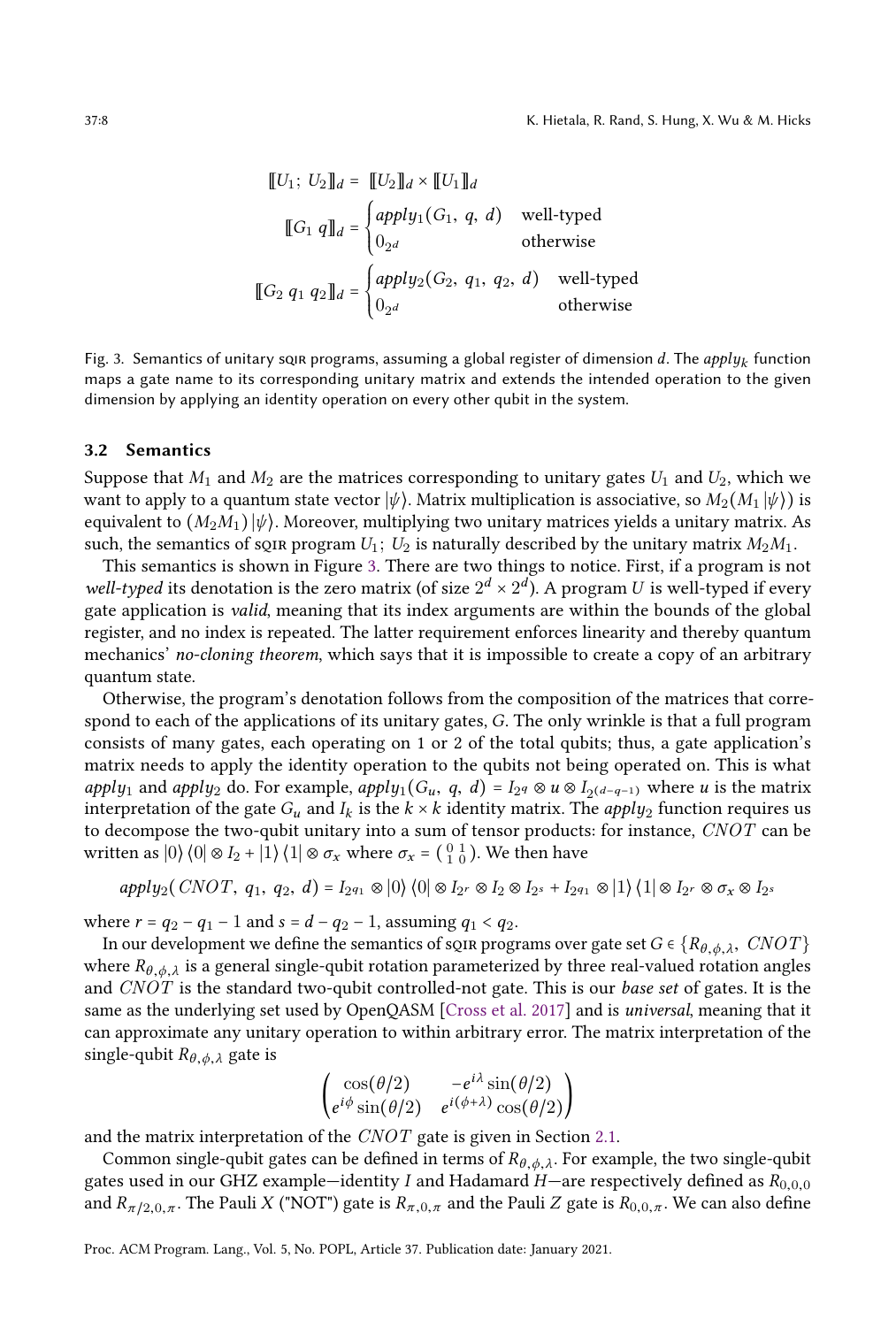more complex operations as sqir programs. For example, the SWAP operation, which swaps two qubits, can be defined as a sequence of three  $CNOT$  gates.

#### <span id="page-8-0"></span>3.3 Design for Proofs

We designed sQIR's unitary core to simplify formal proofs, in three ways.

Zero Matrix for Ill-typed Programs. By giving a denotation of the zero matrix to ill-typed gate applications (and thereby ill-typed programs), we do not need to explicitly assume or prove that a program is well-typed in order to state a property about its semantics, thereby removing clutter from theorems and proofs. For example, in our proof of the ghz program below we do not need to explicitly prove that ghz n is well-typed (although this is true).

Phantom Types for Matrix Indices. We do not use dependent types to represent matrices in the semantics. Following [Rand et al.](#page-28-11) [\[2017,](#page-28-11) [2018a\]](#page-28-12), we define matrices as functions from pairs of natural numbers to complex numbers.

Definition Matrix (m n : N) :=  $\mathbb{N} \to \mathbb{N} \to \mathbb{C}$ .

The arguments  $m$  and  $n$ , which are the dimensions of the matrix, are *phantom types*—they do not appear in the definition. These phantom types are useful to define certain operations on matrices that depend on these dimensions, such as the tensor product and matrix multiplication. However, there is no proof burden internal to the matrices themselves. Instead, it is possible to show a matrix is well-formed within its specified bounds by means of an external predicate:

Definition WF\_Matrix  $\{m n\}$  (M : Matrix m n) : P :=  $\forall$  i j, i  $\ge m \lor j \ge n \to M$  i  $j = 0$ .

Phantom types occupy a convenient middle ground in allowing information to be stored in the types, while pushing the majority of the work to external predicates. For instance, we can define  $|i\rangle^{\otimes n}$  (for  $i \in \{0, 1\}$ ) recursively as  $|i\rangle \otimes |i\rangle \otimes \cdots \otimes |i\rangle$ , with n repetitions. Coq has no way of inferring a type for this, so we declare that is has type Vector  $2^{\wedge}$ n, and Coq will allow us to use it in any context where a vector is expected. However, before using it in rewrite rules like  $I_{2^n} \times |i\rangle^{\otimes n} = |i\rangle^{\otimes n}$ (which says that multiplication by the identity matrix is an identity operation), we will need to show that  $|i\rangle^{\otimes n}$  is a well-formed vector of length  $2^n$ , for which we provide convenient automation.

Qubits are Concrete, Not Abstract, Indices. When we first set out to build voqc, we thought to do it using  $Q$ wire [\[Paykin et al.](#page-27-3) [2017\]](#page-27-3), another formally verified quantum programming language embedded in Coq. However, we were surprised to find that we had tremendous difficulty proving that even simple transformations were correct. This experience led to the development of sqir, and raised the question: Why does sqir seem to make proofs easier, and what do we lose by using it rather than  $Q_{\text{WIRE}}$ ?

The fundamental difference between soir and Q wire is that soir programs use *concrete (numeric)* indices into a global register to refer to qubits. As such, the semantics can naturally map qubits to rows and columns in the denoted matrix. In addition, qubit disjointness in a sqir program is obvious $-G_1$  m operates on a different qubit than  $G_2$  n when  $m \neq n$ . Both elements are important for easily proving equivalences, e.g., that gates acting on disjoint qubits commute (a property that allows us to reason about gates acting on different parts of the circuit in isolation).

In Qwire, variables are implemented using higher-order abstract syntax [\[Pfenning and Elliott](#page-27-4)] [1988\]](#page-27-4) and refer to *abstract* qubits. This approach eases programmability–larger circuits can be built by composing smaller ones, connecting inputs and outputs by normal variable binding, indifferent to the physical identity of a qubit. This approach is also used in the language Quipper [\[Green et al.](#page-27-5) [2013\]](#page-27-5). However, we find that this approach complicates formal proof. To denote the semantics of a program that uses abstract qubits requires deciding how abstract qubits will be represented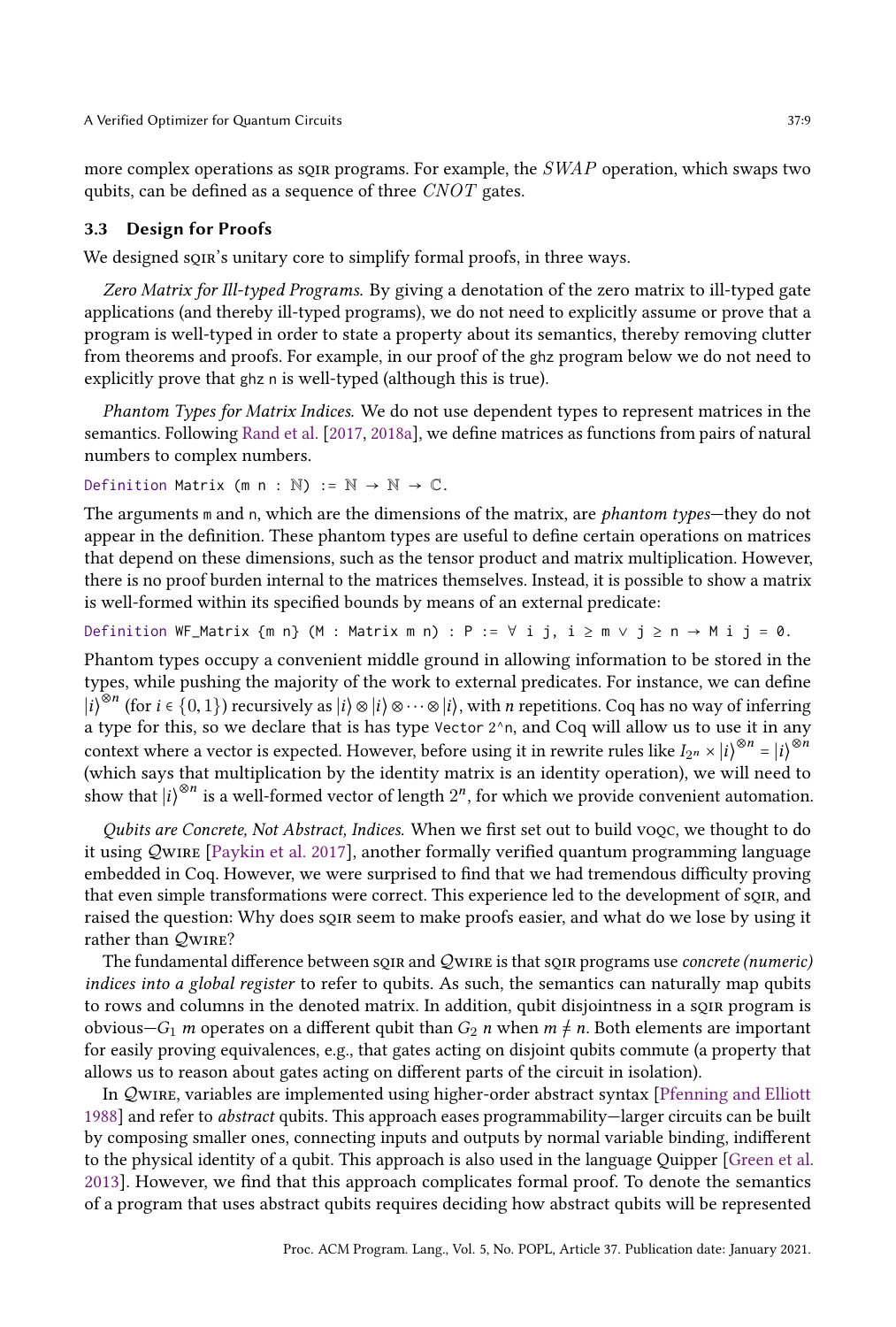concretely, as rows and columns in the denotation matrix. Reasoning about this translation can be laborious, especially for recursive circuits and those that allocate and deallocate qubits (entailing de Bruijn-style index shifting [\[Rand 2018\]](#page-27-12)). Moreover, notions like disjointness are no longer obvious $-G_1 x$  and  $G_2 y$  for variables  $x \neq y$  may not be disjoint if x and y could be allocated to the same concrete qubit.

From a proof-engineering standpoint all of the above benefits have been pivotal in allowing our proofs to scale up. The full version of this paper [\[Hietala et al.](#page-27-9) [2020b\]](#page-27-9) presents a detailed comparison of soir and QWIRE, exploring the tradeoffs of concrete versus abstract qubits at a lower level.

#### 3.4 Source-Program Proofs

This paper focuses on sQIR's use in proving circuit optimizations correct, but sqir was designed to support source-program proofs too. As an illustration, we present a soin proof of correctness for GHZ state preparation. We close with some discussion of ongoing efforts to prove more sophisticated algorithms correct in soir.

```
Definition GHZ (n : \mathbb{N}) : Vector (2 \land n) :=
   match n with
    | 0 ⇒ I 1
    | S \nmid \Rightarrow \frac{1}{\sqrt{2}}\frac{1}{2} \times |0\rangle^{\otimes n} + \frac{1}{\sqrt{2}}\overline{2} * |1\rangle^{\otimes n}end.
```
GHZ Proof. As an example of a proof we can carry out using sqir, we show that ghz, sqire's Greenberger-Horne-Zeilinger (GHZ) state [\[Greenberger et al.](#page-27-6) [1989\]](#page-27-6) preparation circuit given in Section [3.1,](#page-6-1) correctly produces the GHZ state. The GHZ state is an n-qubit entangled quantum state of the form  $\frac{1}{\sqrt{2}}$  $\frac{1}{2}(|0\rangle^{\otimes n} + |1\rangle^{\otimes n})$ . This vector can be defined in Coq as shown. Like our definition of  $\ket{i}^{\otimes n}$  discussed above, we declare that this expression has type Vector 2^n, which will allow us to use it in any context where Coq expects a vector, deferring the proof that it is well-formed.

Our goal is to show that for any  $n > 0$  the circuit generated by ghz n produces the corresponding GHZ n vector when applied to  $\ket{0}^{\otimes n}$ .

Lemma ghz\_correct : ∀ n : N,  $n > 0 \rightarrow \llbracket \text{ghz } n \rrbracket_n \times |0\rangle^{\otimes n} = \text{GHZ } n.$ 

The proof proceeds by induction on *n*. The  $n = 0$  case is trivial as it contradicts our hypothesis. For  $n = 1$  we show that H applied to  $|0\rangle$  produces the  $|+\rangle$  state. In the inductive step, the induction hypothesis says that the result of applying ghz n' to the input state nket n'  $|0\rangle$  is the state  $\left(\frac{1}{\sqrt{2}}\right)$  $\frac{1}{2} \cdot |0\rangle^{\otimes n'} + \frac{1}{\sqrt{n}}$  $\frac{1}{2}$  ∗  $|1\rangle^{\otimes n'}$ ) ⊗  $|0\rangle$ . By applying CNOT (n' − 1) n' to this state, we show that ghz (n' + 1) = GHZ (n' + 1). Our use of concrete indices allows us to easily describe the semantics of CNOT (n'−1) n'. If we had instead used abstract wires (e.g. variables x and y), then to reason about the semantics of CNOT x y we would also need to reason about the conversion of x and y to concrete indices, showing that in the inductive case x refers to a qubit in the GHZ state prepared by the recursive call and y references a fresh  $|0\rangle$  qubit.

Further Proofs. It turns out that with the right abstractions, sqin is capable of verifying a range of quantum algorithms, from Simon's [\[1994\]](#page-28-6) and Grover's [\[1996\]](#page-27-8) algorithms to quantum phase estimation, a key component of Shor's factoring algorithm [\[1994\]](#page-28-5). All in all, the sqir development contains about 3500 lines of example proofs and programs including GHZ state preparation, superdense coding, quantum teleportation, the Deutsch-Jozsa algorithm, Simon's algorithm, Grover's algorithm, and quantum phase estimation. As this paper's focus is voqc, we refer the interested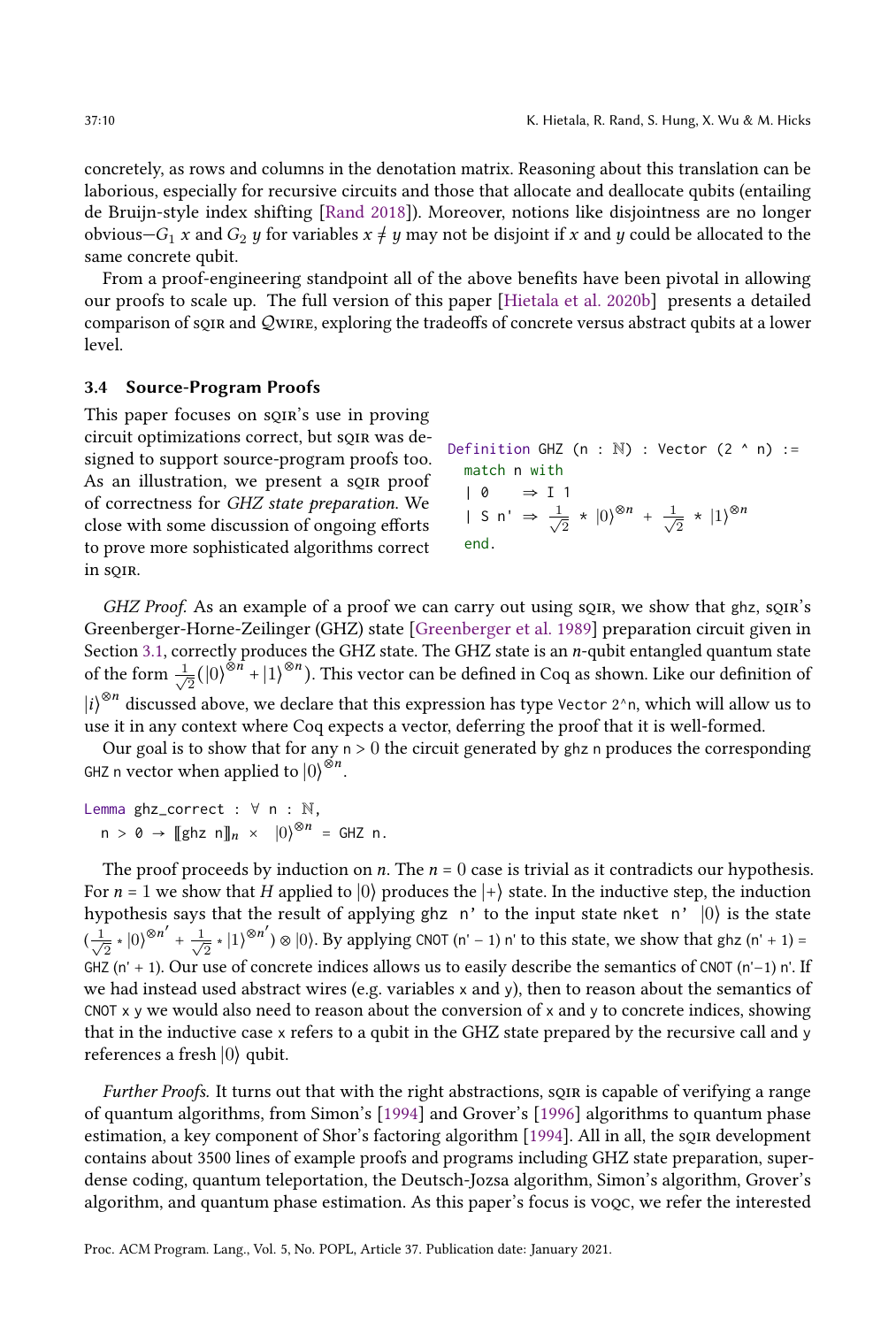reader to a separate paper [\[Hietala et al.](#page-27-7) [2020a\]](#page-27-7) for detailed discussion of these source-program proofs and proof techniques. We summarize some of the key takeaways here.

The textbook proofs of the algorithms listed above argue correctness by considering the behavior of the program on a basis vector of the form  $|i_1i_2...i_n\rangle$  for  $i_k \in \{0,1\}$ , or a weighted sum over such vectors. To match this style of reasoning, we developed a sqir framework for describing quantum states as vectors. We also found that we needed more sophisticated math lemmas when reasoning about quantum source programs. For example, though the trigonometric lemmas in Coq's standard library are sufficient for verifying voqc optimizations, our proof of quantum phase estimation relies on the Coq Interval package [\[Melquiond 2020\]](#page-27-13) to prove bounds on trigonometric functions.[1](#page-10-1)

These extensions aside, we were able to reuse much of what we developed for voqc. For example, we directly use the sqir unitary semantics presented in this section, benefiting from its various language simplifications. We also benefit from automation for matrices and complex numbers added to QWIRE as part of our work on voqc. In particular, we were able to re-purpose the gridify tactic we developed for proving low-level matrix equivalences (described in Section [4.5\)](#page-14-0) to prove statements about the effects of different gates on vector states.

## <span id="page-10-0"></span>4 OPTIMIZING UNITARY SQIR PROGRAMS

This section and the next describe voqc, our verified optimizer for quantum circuits. voqc primarily implements optimizations inspired by the state-of-the-art circuit optimizer of [Nam et al.](#page-27-1) [\[2018\]](#page-27-1). As such, we do not claim credit for the optimizations themselves. Rather, our contribution is a framework that is sufficiently flexible that it can be used to prove such state-of-the-art optimizations correct. This section focuses on voqc's optimizations for unitary sqir programs and mapping to connectivity-constrained architectures; the next section discusses how voqc optimizes non-unitary sQIR programs.

## 4.1 Program Equivalence

The vooc optimizer takes as input a song program and attempts to reduce its total gate count by applying a series of optimizations. For each optimization, we verify that it is semantics preserving (or sound), meaning that the output program is guaranteed to be equivalent to the input program.

We say that two unitary programs of dimension d are equivalent, written  $U_1 \equiv U_2$ , if their denotation is the same, i.e.,  $\llbracket U_1 \rrbracket_d = \llbracket U_2 \rrbracket_d$ . We also support a more general version of equivalence: We say that two circuits are *equivalent up to a global phase*, written  $U_1 \cong U_2$ , when there exists a  $\theta$  such that  $[[U_1]]_d = e^{i\theta}[[U_2]]_d$ . This is useful in the quantum setting because  $|\psi\rangle$  and  $e^{i\theta}|\psi\rangle$  (for  $\theta \in \mathbb{R}$ ) represent the same physical state. Note that the latter notion of equivalence matches the former when  $\theta = 0$ .

Given this definition of equivalence we can write our soundness condition for optimization function optimize as follows.

Definition sound {G} (optimize :  $\forall$  {d : N}, ucom G d  $\rightarrow$  ucom G d) :=  $\forall$  (d : N) (u : ucom G d), [[optimize u]] $_d \cong$  [[u]] $_d$ .

This property is quantified over  $G$ ,  $d$ , and  $u$ , meaning that the property holds for *any program* that uses any set of gates and any number of qubits. The optimizations in our development are defined over a particular gate set, defined below, but still apply to programs that use any number of qubits. Our statements of soundness also occasionally have an additional precondition that requires program u to be well typed.

<span id="page-10-1"></span> $1$ Laurent Théry helpfully pointed us to Interval and provided proofs of our sin\_sublinear and sin\_PIx\_ge\_2x lemmas.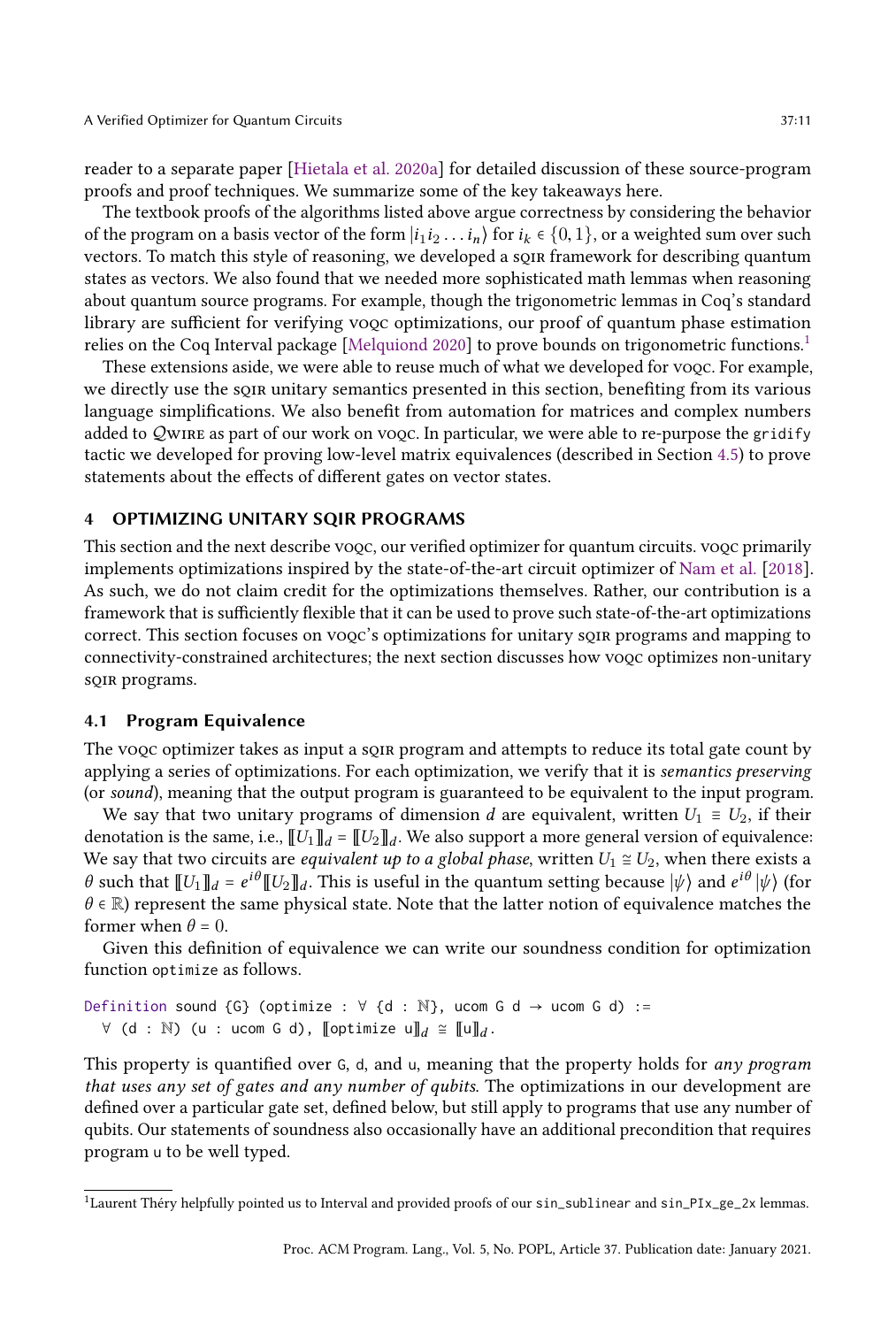#### 4.2 voqc Optimization Overview

voqc implements two basic kinds of optimizations: replacement and propagate-cancel. The former simply identifies a pattern of gates and replaces it with an equivalent pattern. The latter works by commuting sets of gates when doing so produces an equivalent quantum program–often with the effect of "propagating" a particular gate rightward in the program—until two adjacent gates can be removed because they cancel out.

To ease the implementation of and proofs about these optimizations, we developed a framework of supporting library functions that operate on sqir programs as lists of gate applications, rather than on the native sqir representation. The conversion code takes a sequence of gate applications in the original squat program and *flattens* it so that a program like  $(G_1 p; G_2 q); G_3 r$  is represented as the Coq list  $[G_1 p; G_2 q; G_3 r]$ . The denotation of the list representation is the denotation of its corresponding sqir program. Examples of the list operations our framework provides include:

- Finding the next gate acting on a qubit that satisfies some predicate  $f$ .
- Propagating a gate using a set of cancellation and commutation rules (see Section [4.3\)](#page-11-0).
- Replacing a sub-program with an equivalent program (see Section [4.4\)](#page-12-0).
- Computing the maximal matching prefix of two programs.

We verify that these functions have the intended behavior (e.g., in the last example, that the returned sub-program is indeed a prefix of both input programs).

Our framework supports arbitrary gate sets (for example, the functions listed above are all parameterized by choice of gate set). However, in the optimizations described below we use a specific, universal gate set  $\{H, X, Rz, CNOT\}$  where  $Rz(k)$  describes rotation about the z-axis by  $k \cdot \pi$  for  $k \in \mathbb{Q}$ . This gate set is more convenient than squate set for two reasons. First, using a discrete gate set makes it possible to define optimizations using Coq's built-in pattern matching (with occasional equality checks between rational values). Second, using rational parameters instead of real parameters allows us to extract to OCaml rational numbers rather than floating point numbers, which would render verification unsound. Most existing tools (e.g., Qiskit [\[Aleksandrowicz et al.](#page-26-5) [2019\]](#page-26-5) and [Nam et al.](#page-27-1) [\[2018\]](#page-27-1)) allow gates parameterized by floats, which invites rounding error and can lead to unsound optimization.

To compute a program's denotation, voqc's gates H, X, and  $Rz(k)$  are translated into  $R_{\pi/2,0,\pi}$ ,  $R_{\pi,0,\pi}$ , and  $R_{0,0,k\pi}$  in sqires base gate set. (CNOT translates to itself.) voqc's gate set is identical to [Nam et al.'](#page-27-1)s, with the exception of the z-axis rotation parameter type (rational, not float).

#### <span id="page-11-0"></span>4.3 Optimization by Propagation and Cancellation

Our propagate-cancel optimizations have two steps. First we localize a set of gates by repeatedly applying commutation rules. Then we apply a circuit equivalence to replace that set of gates. In voqc, most optimizations of this form use a library of code patterns, but one—not propagation—is slightly different, so we discuss it first.

Not Propagation. The goal of not propagation is to remove cancelling  $X$  ("not") gates. Two  $X$ gates cancel when they are adjacent or they are separated by a circuit that commutes with  $X$ . We find  $X$  gates separated by commuting circuits by repeatedly applying the propagation rules in Figure [4.](#page-12-1) An example application of the not propagation algorithm is shown in Figure [5.](#page-12-2)

This implementation may introduce extra  $X$  gates at the end of a circuit or extra  $Z$  gates in the interior of the circuit. Extra Z gates are likely to be cancelled by the gate cancellation and rotation merging passes that follow, and moving  $X$  gates to the end of a circuit makes the rotation merging optimization more likely to succeed.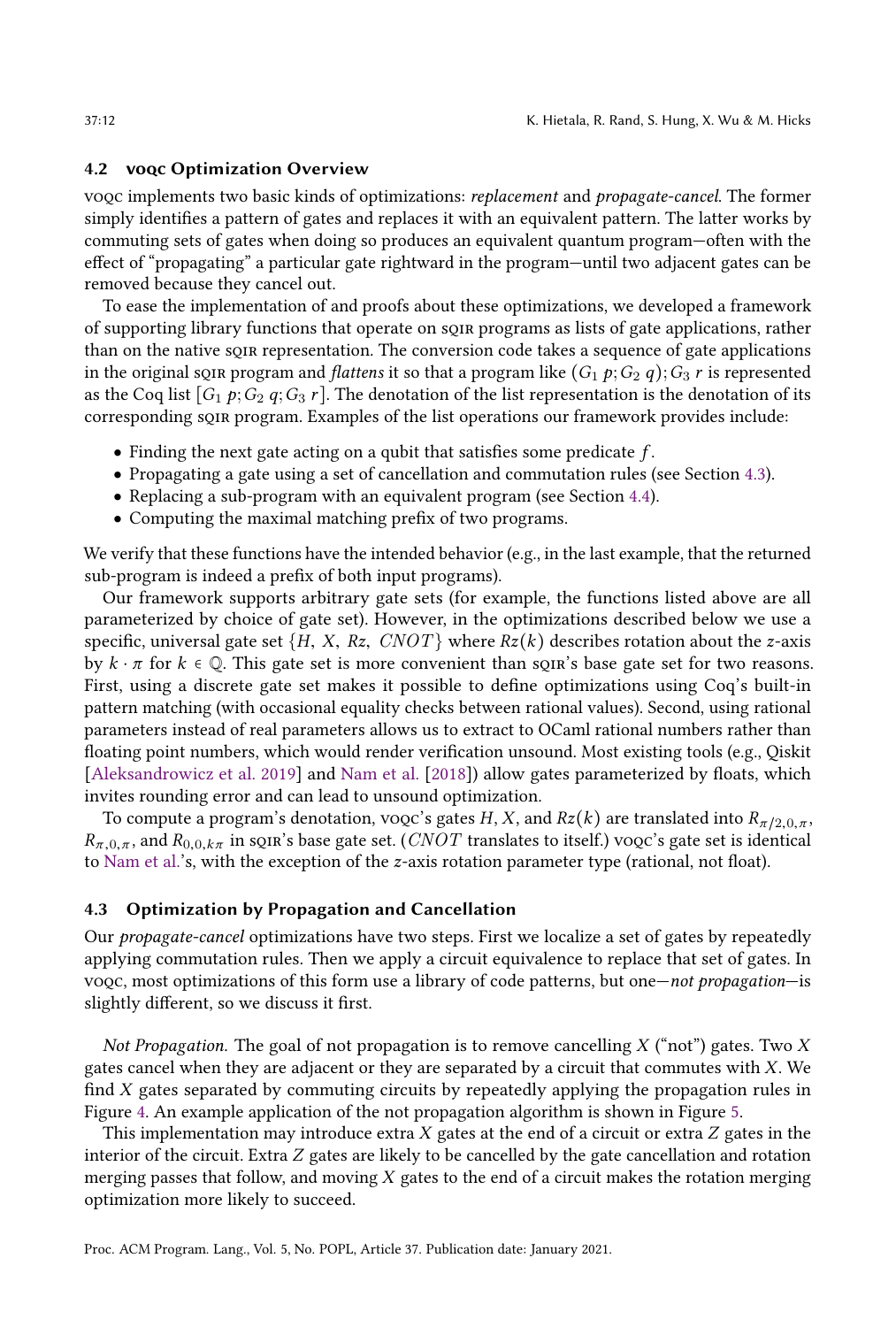<span id="page-12-1"></span>
$$
X q; H q \equiv H q; Z q
$$
  
\n
$$
X q; Rz(k) q \cong Rz(2-k) q; X q
$$
  
\n
$$
X q_1; CNOT q_1 q_2 \equiv CNOT q_1 q_2; X q_1; X q_2
$$
  
\n
$$
X q_2; CNOT q_1 q_2 \equiv CNOT q_1 q_2; X q_2
$$

Fig. 4. Equivalences used in not propagation.



<span id="page-12-2"></span>Fig. 5. An example of not propagation. In the first step the leftmost  $X$  gate propagates through the  $CNOT$ gate to become two  $X$  gates. In the second step the upper  $X$  gate propagates through the  $H$  gate and the lower X gates cancel.

We note that our version of this optimization is a simplification of [Nam et al.'](#page-27-1)s, which is specialized to a three-qubit TOFF gate; this gate can be decomposed into a  $\{H, Rz, CNOT\}$  program. In our experiments, we did not observe any difference in performance between voqc and [Nam et al.](#page-27-1) due to this simplification.

Gate Cancellation. The single- and two-qubit gate cancellation optimizations rely on the same propagate-cancel pattern used in not propagation, except that gates are returned to their original location if they fail to cancel. To support this pattern, we provide a general propagate function in voqc. This function takes as inputs (i) an instruction list, (ii) a gate to propagate, and (iii) a set of rules for commuting and cancelling that gate. At each iteration, propagate performs the following actions:

- (1) Check if a cancellation rule applies. If so, apply that rule and return the modified list.
- (2) Check if a commutation rule applies. If so, commute the gate and recursively call propagate on the remainder of the list.
- (3) Otherwise, return the gate to its original position.

We have proved that our propagate function is sound when provided with valid commutation and cancellation rules.

Each commutation or cancellation rule is implemented as a partial Coq function from an input circuit to an output circuit. A common pattern in these rules is to identify one gate (e.g., an X gate), and then to look for an adjacent gate it might commute with (e.g.,  $CNOT$ ) or cancel with (e.g., X). For commutation rules, we use the rewrite rules shown Figure [6.](#page-13-0) For cancellation rules, we use the fact that H, X, and CNOT are all self-cancelling and  $Rz(k)$  and  $Rz(k')$  combine to become  $Rz(k+k')$ .

#### <span id="page-12-0"></span>4.4 Circuit Replacement

We have implemented two optimizations–Hadamard reduction and rotation merging–that work by replacing one pattern of gates with an equivalent one; no preliminary propagation is necessary. These aim either to reduce the gate count directly, or to set the stage for additional optimizations.

Hadamard Reduction. The Hadamard reduction routine employs the equivalences shown in Figure [7](#page-13-1) to reduce the number of H gates in the program. Removing H gates is useful because H gates limit the size of the  $\{Rz, CNOT\}$  subcircuits used in the rotation merging optimization.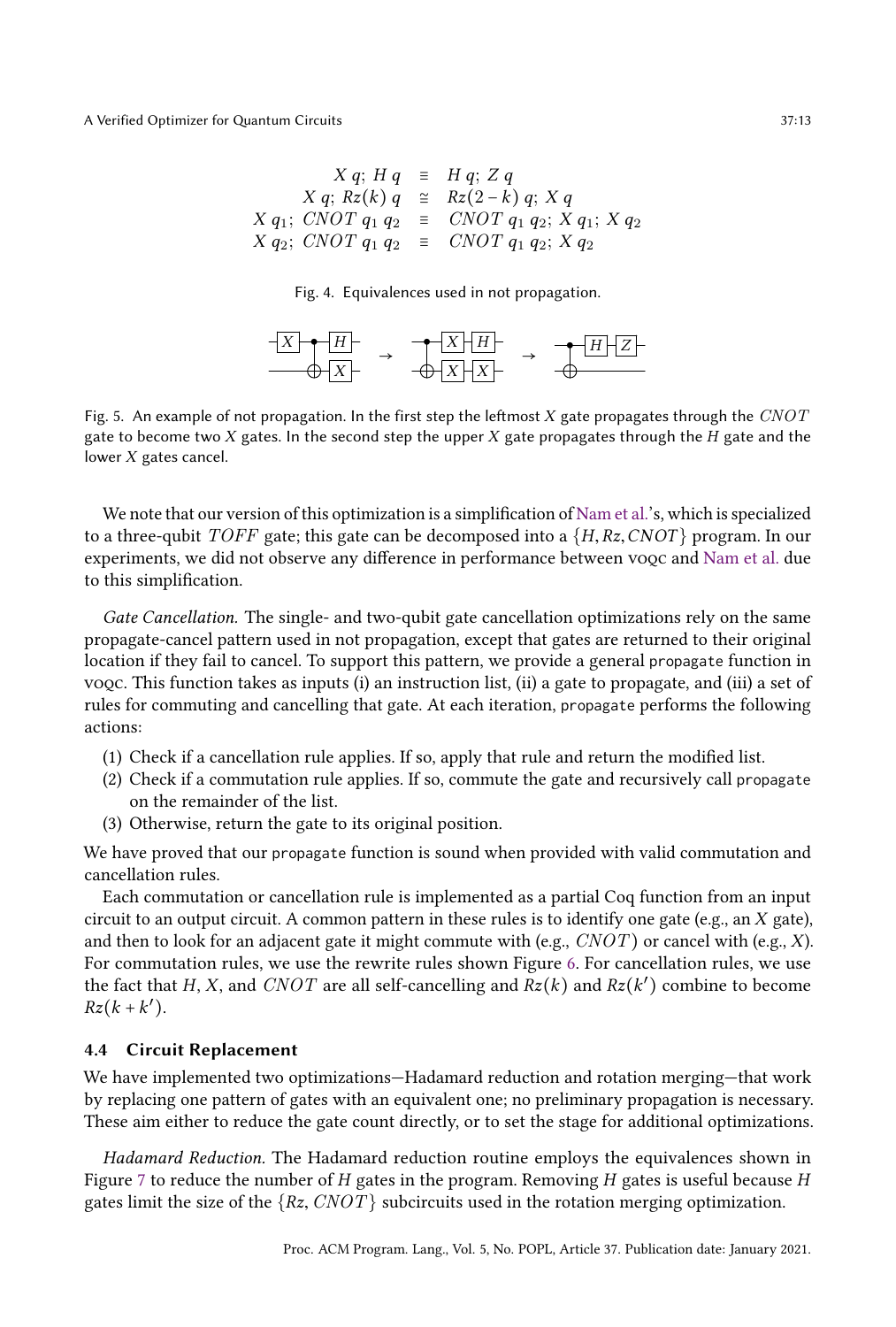<span id="page-13-0"></span>

Fig. 6. Commutation equivalences for single- and two-qubit gates adapted from Nam et al. [\[Nam et al.](#page-27-1) [2018,](#page-27-1) Figure 5]. We use the second and third rules for propagating both single- and two-qubit gates.

<span id="page-13-1"></span>

Fig. 7. Equivalences for removing Hadamard gates adapted from [Nam et al.](#page-27-1) [\[2018,](#page-27-1) Figure 4]. P is the phase gate  $Rz(1/2)$  and  $P^{\dagger}$  is its inverse  $Rz(3/2).$ 

Rotation Merging. The rotation merging optimization allows for combining  $Rz$  gates that are not physically adjacent in the circuit. This optimization is more sophisticated than the previous optimizations because it does not rely on small structural patterns (e.g., that adjacent X gates cancel), but rather on more general (and non-local) circuit behavior. The basic idea behind rotation merging is to (i) identify subcircuits consisting of only  $CNOT$  and Rz gates and (ii) merge Rz gates within those subcircuits that are applied to qubits in the same logical state.

The argument for the correctness of this optimization relies on the *phase polynomial* representation of a circuit. Let C be a circuit consisting of  $CNOT$  gates and rotations about the z-axis. Then on basis state  $|x_1, ..., x_n\rangle$ , C will produce the state

$$
e^{ip(x_1,...,x_n)}|h(x_1,...,x_n)\rangle
$$

where  $h: \{0,1\}^n \to \{0,1\}^n$  is an affine reversible function and

$$
p(x_1, ..., x_n) = \sum_{i=1}^{l} (\theta_i \mod 2\pi) f_i(x_1, ..., x_n)
$$

is a linear combination of affine boolean functions.  $p(x_1, ..., x_n)$  is called the phase polynomial of circuit C. Each rotation gate in the circuit is associated with one term of the sum and if two terms of the phase polynomial satisfy  $f_i(x_1, ..., x_n) = f_j(x_1, ..., x_n)$  for some  $i \neq j$ , then the corresponding  $i$  and  $j$  rotations can be merged.

As an example, consider the two circuits shown below.



To prove that these circuits are equivalent, we can consider their behavior on basis state  $|x_1, x_2\rangle$ . Recall that applying  $Rz(k)$  to the basis state  $|x\rangle$  produces the state  $e^{ik\pi x} |x\rangle$  and  $CNOT |x, y\rangle$ 

Proc. ACM Program. Lang., Vol. 5, No. POPL, Article 37. Publication date: January 2021.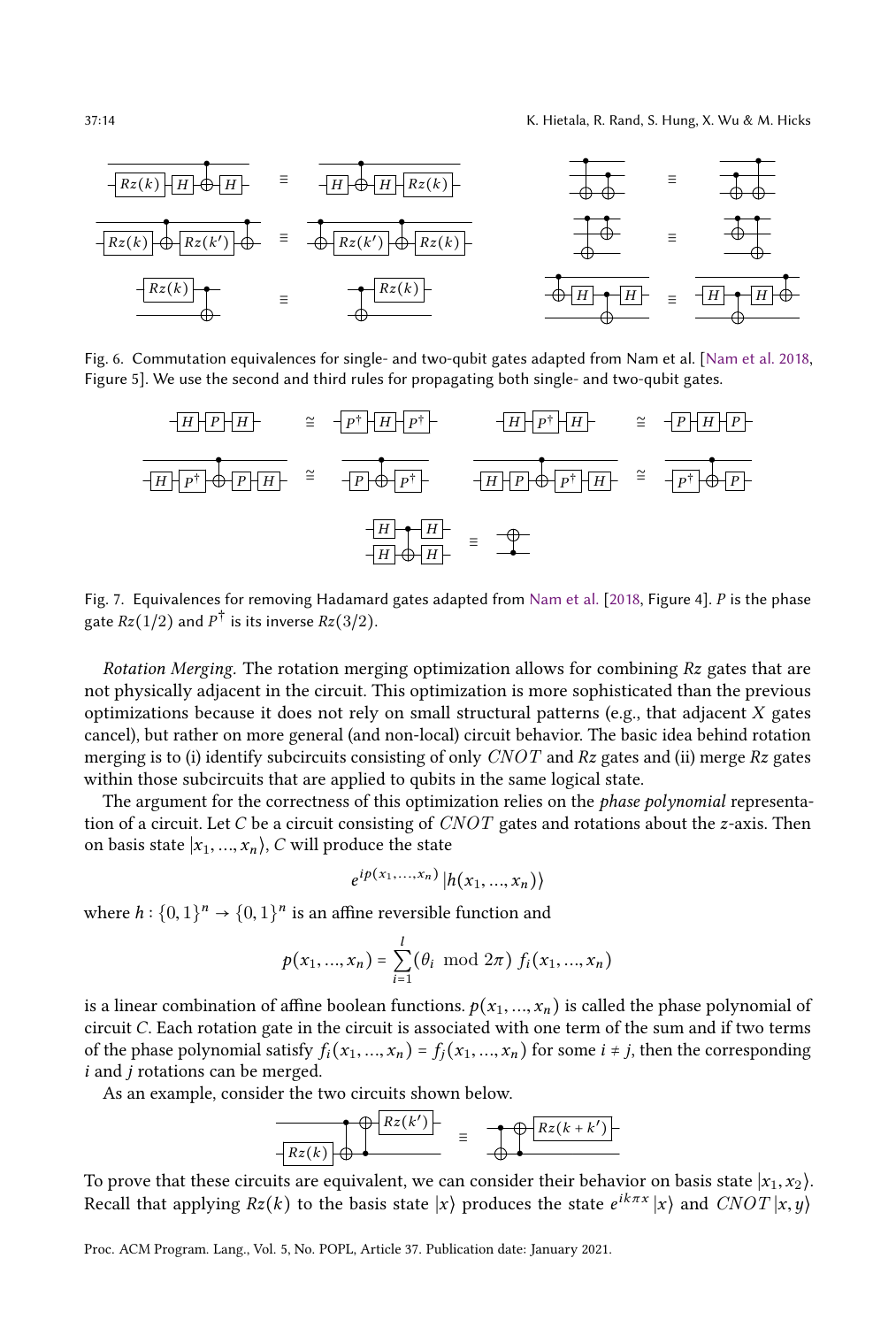produces the state  $|x, x \oplus y\rangle$  where  $\oplus$  is the xor operation. Evaluation of the left-hand circuit proceeds as follows:

 $|x_1, x_2\rangle \rightarrow e^{ik\pi x_2} |x_1, x_2\rangle \rightarrow e^{ik\pi x_2} |x_1, x_1 \oplus x_2\rangle \rightarrow e^{ik\pi x_2} |x_2, x_1 \oplus x_2\rangle \rightarrow e^{ik\pi x_2} e^{ik'\pi x_2} |x_2, x_1 \oplus x_2\rangle.$ 

Whereas evaluation of the right-hand circuit produces

$$
|x_1, x_2\rangle \rightarrow |x_1, x_1 \oplus x_2\rangle \rightarrow |x_2, x_1 \oplus x_2\rangle \rightarrow e^{i(k+k')\pi x_2} |x_2, x_1 \oplus x_2\rangle.
$$

The two resulting states are equal because  $e^{ik\pi x_2}e^{ik'\pi x_2}=e^{i(k+k')\pi x_2}.$  This implies that the unitary matrices corresponding to the two circuits are the same. We can therefore replace the circuit on the left with the one on the right, removing one gate from the circuit.

Our rotation merging optimization follows the reasoning above for arbitrary  $\{Rz, CNOT\}$ circuits. For every gate in the program, it tracks the Boolean function associated with every qubit (the Boolean functions above are  $x_1, x_2, x_1 \oplus x_2$ ), and merges Rz rotations when they are applied to qubits associated with the same Boolean function. To prove equivalence over  $\{Rz, CNOT\}$  circuits, we show that the original and optimized circuits produce the same output on every basis state. We have found evaluating behavior on basis states to be useful for proving equivalences that are not as direct as those listed in Figures [6](#page-13-0) and [7.](#page-13-1)

Although our merge operation is identical to [Nam et al.'](#page-27-1)s, our approach to constructing  $\{Rz, \ldots\}$  $CNOT$  subcircuits differs. We construct a  $\{Rx, CNOT\}$  subcircuit beginning from a Rz gate whereas [Nam et al.](#page-27-1) begin from a  $CNOT$  gate. The result of this simplification is that we may miss some opportunities for merging. However, in our experiments (Section [6\)](#page-19-0) we found that this choice impacted only one benchmark.

# <span id="page-14-0"></span>4.5 Proving Low-Level Circuit Equivalences

voqc optimizations make heavy use of circuit equivalences such as those shown in Figures [4,](#page-12-1) [6](#page-13-0) and [7.](#page-13-1) To prove that vooc optimizations are sound, we must formally verify these equivalences are correct. Such proofs require showing equality between two matrix expressions, which can be tedious in the case where the matrix size is left symbolic. For example, consider the following equivalence used in not propagation:

$$
X\ n;\ CNOT\ m\ n \equiv CNOT\ m\ n;\ X\ n
$$

for arbitrary  $n, m$  and dimension  $d$ . Applying our definition of equivalence, this amounts to proving

<span id="page-14-1"></span>
$$
apply_1(X, n, d) \times apply_2(CNOT, m, n, d) = apply_2(CNOT, m, n, d) \times apply_1(X, n, d), (1)
$$

per the semantics in Figure [3.](#page-7-0) Suppose both sides of the equation are well typed ( $m < d$  and  $n < d$ ) and  $m \neq n$ ), and consider the case where  $m < n$  (the  $n < m$  case is similar). We expand apply<sub>1</sub> and *apply*<sub>2</sub> as follows with  $p = n - m - 1$  and  $q = d - n - 1$ :

$$
apply_1(X, n, d) = I_{2^n} \otimes \sigma_x \otimes I_{2q}
$$
  
apply\_2(CNOT, m, n, d) = I\_{2^m} \otimes |1\rangle\langle1| \otimes I\_{2^p} \otimes \sigma\_x \otimes I\_{2q} + I\_{2^m} \otimes |0\rangle\langle0| \otimes I\_{2^p} \otimes I\_{2} \otimes I\_{2q}

Here,  $\sigma_x$  is the matrix interpretation of the X gate and  $|1\rangle\langle 1| \otimes \sigma_x + |0\rangle\langle 0| \otimes I_2$  is the matrix interpretation of the  $CNOT$  gate (in Dirac notation). We can complete the proof of equivalence by normalizing and simplifying each side of Equation [\(1\)](#page-14-1), showing both sides to be the same.

Automation. We address the tedium of such proofs in voqc by almost entirely automating the matrix normalization and simplification steps. We provide a Coq tactic called gridify for proving general equivalences correct. Rather than assuming  $m < n < d$  as above, the gridify tactic does case analysis, immediately solving all cases where the circuit is ill-typed (e.g.,  $m = n$  or  $d \le m$ ) and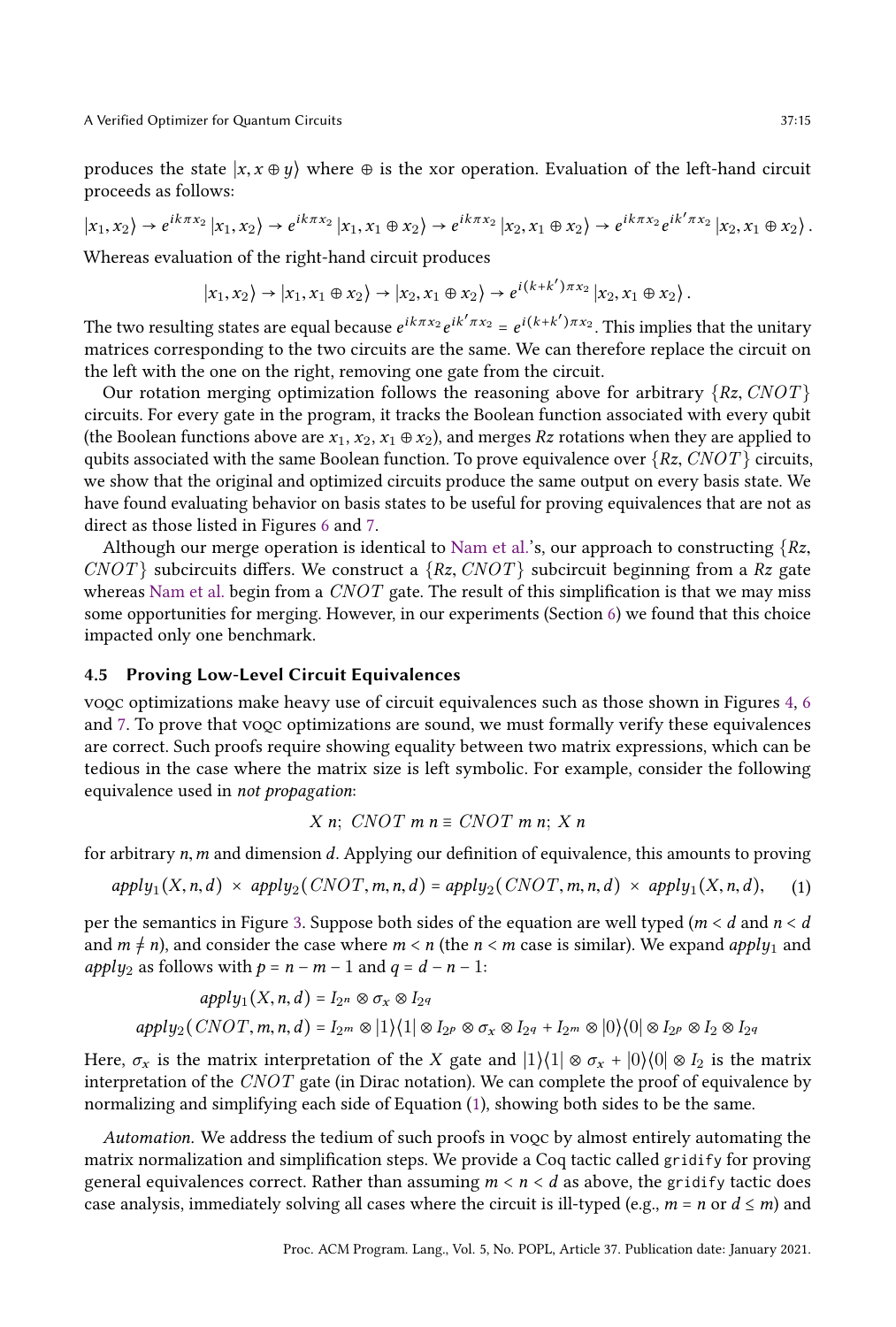thus has the zero matrix as its denotation. In the remaining cases ( $m < n$  and  $n < m$  above), it puts the expressions into a form we call grid normal and applies a set of matrix identities.

In grid normal form, each arithmetic expression has addition on the outside, followed by tensor product, with multiplication on the inside, i.e.,  $((. \times .) \otimes (. \times ..)) + ((. \times ..) \otimes (. \times ..))$ . The gridify tactic rewrites an expression into this form by using the following rules of matrix arithmetic:

- $\bullet$   $I_{mn} = I_m \otimes I_n$
- $\bullet$   $A \times (B + C) = A \times B + A \times C$
- $\bullet$   $(A + B) \times C = A \times C + B \times C$
- $\bullet A \otimes (B+C) = A \otimes B + A \otimes C$
- $\bullet$   $(A + B) \otimes C = A \otimes C + B \otimes C$
- $\bullet$   $(A \otimes B) \times (C \otimes D) = (A \times C) \otimes (B \times D)$

The first rule is applied to facilitate application of the other rules. (For instance, in the example above,  $I_{2^n}$  would be replaced by  $I_{2^m}\otimes I_2\otimes I_{2^p}$  to match the structure of the  $apply_2$  term.) After expressions are in grid normal form, gridify simplifies them by removing multiplication by the identity matrix and rewriting simple matrix products (e.g.  $\sigma_x \sigma_x = I_2$ ).

In our example, normalization and simplification by gridify rewrites each side of the equality in Equation [\(1\)](#page-14-1) to be the following

$$
I_{2^m} \otimes |1\rangle\langle 1| \otimes I_{2^p} \otimes I_2 \otimes I_{2^q} + I_{2^m} \otimes |0\rangle\langle 0| \otimes I_{2^p} \otimes \sigma_x \otimes I_{2^q},
$$

thus proving that the two expressions are equal.

We use gridify to verify most of the equivalences used in the optimizations given in Sections [4.3](#page-11-0) and [4.4.](#page-12-0) The tactic is most effective when equivalences are small: The equivalences used in gate cancellation and Hadamard reduction apply to patterns of at most five gates applied to up to three qubits within an arbitrary circuit. For equivalences over large sets of qubits, like the one used in rotation merging, we do not use gridify directly, but still rely on our automation for matrix simplification.

## 4.6 Scheduling

The voqc optimize function applies each of the optimizations we have discussed one after the other, in the following order (due to [Nam et al.\)](#page-27-1):

$$
0, 1, 3, 2, 3, 1, 2, 4, 3, 2
$$

where 0 is not propagation, 1 is Hadamard reduction, 2 is single-qubit gate cancellation, 3 is twoqubit gate cancellation, and 4 is rotation merging. [Nam et al.](#page-27-1) justify this ordering at length, though they do not prove that it is optimal. In brief, removing  $X$  and  $H$  gates (0,1) allows for more effective application of the gate cancellation (2,3) and rotation merging (4) optimizations. In our experiments (Section [6\)](#page-19-0), we observed that single-qubit gate cancellation and rotation merging were the most effective at reducing gate count.

## <span id="page-15-0"></span>4.7 Circuit Mapping

We have also implemented and verified a transformation that maps a circuit to a connectivityconstrained architecture. Similar to how optimization aims to reduce qubit and gate usage to make programs more feasible to run on near-term machines, circuit mapping aims to address the connectivity constraints of near-term machines [\[Saeedi et al.](#page-28-13) [2011;](#page-28-13) [Zulehner et al.](#page-28-14) [2017\]](#page-28-14). Circuit mapping algorithms take as input an arbitrary circuit and output a circuit that respects the connectivity constraints of some underlying architecture.

For example, consider the connectivity of IBMs's five-qubit Tenerife machine [\[IBM \[n.d.\]\]](#page-27-14) shown in Figure  $8(a)$  $8(a)$ . This is a representative example of a superconducting qubit system, where qubits are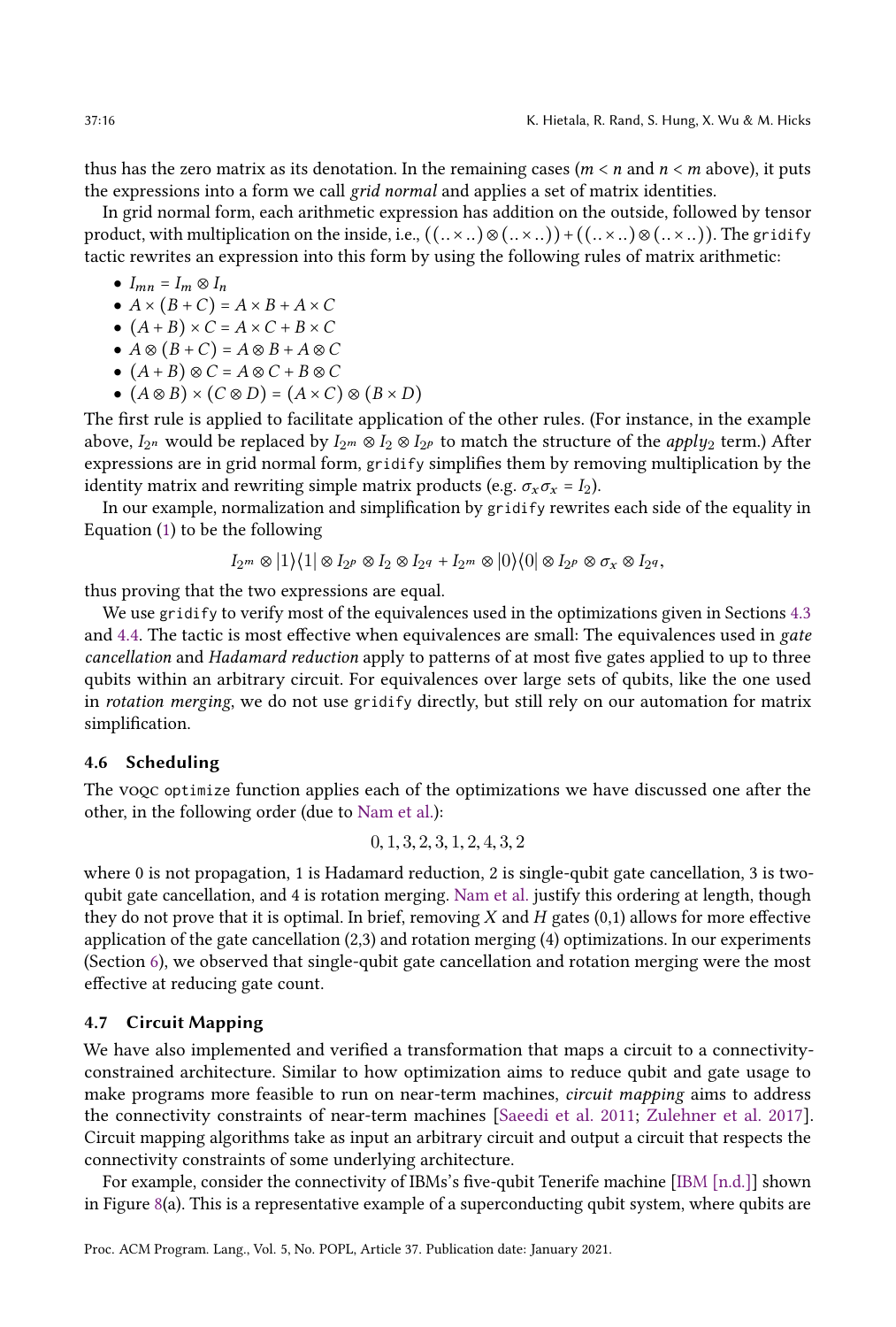<span id="page-16-1"></span>

Fig. 8. Examples of two-qubit gate connections on near-term quantum machines. From left to right: IBM's Tenerife machine [\[IBM \[n.d.\]\]](#page-27-14), LNN, LNN ring, and 2D grid. The last three architectures are shown with a fixed number vertices, but in our implementation the number of vertices is a parameter. Double-ended arrows indicate that two-qubit gates are possible in both directions.

laid out in a 2-dimensional grid and possible interactions are described by directed edges between them. The direction of the edge indicates which qubit can be the control of a two-qubit gate and which can be the target. For instance, a  $CNOT$  gate may be applied with Q4 as the control and Q2 as the target, but not the reverse. No two-qubit gate is possible between physical qubits Q4 and Q1.

We have implemented a simple circuit mapper for unitary SQIR programs and verified that it is sound and produces programs that satisfy the relevant hardware constraints. Our circuit mapper is parameterized by two functions that describe the connectivity of an architecture: one function determines whether an edge is in the connectivity graph and another function finds an undirected path between any two nodes. Our mapping algorithm takes as input (i) these functions, (ii) a program referencing logical qubits, and (iii) a map expressing the initial correspondence between the program's logical qubits and the physical qubits available on the machine. The algorithm produces a program referencing physical qubits as well as an updated correspondence. Every time a CNOT occurs between two logical qubits whose corresponding physical qubits are not adjacent in the underlying architecture, we insert  $SWAP$  operations to move the target and control into adjacent positions and update the physical-logical qubit correspondence accordingly. To apply a CNOT when an edge points in the wrong direction, we make use of the equivalence CNOT b a  $\equiv$  H a; H b; CNOT a b; H a; H b. For soundness, we prove that the mapped circuit is equivalent to the original up to a permutation of the qubits.

Although our mapping algorithm is simple, it allows for some flexibility in design because we do not specify the method for choosing the initial physical-logical qubit correspondence (called "placement") or the implementation of the function that finds paths in the connectivity graph ("routing"). This allows, for example, placement and routing strategies that take into account error characteristics of the machine [\[Tannu and Qureshi 2019\]](#page-28-15). We expect that our verification framework can be applied to more sophisticated mapping algorithms such a those that partition the circuit into layers and insert SWAPs between layers rather than naïvely inserting SWAPs before CNOT gates [\[Zulehner et al.](#page-28-14) [2017\]](#page-28-14). We have used our framework to implement and verify mapping functions for the Tenerife architecture pictured in Figure [8\(](#page-16-1)a) as well as the linear nearest neighbor (LNN), LNN ring, and 2D nearest neighbor architectures pictured in Figure [8\(](#page-16-1)b-d).

## <span id="page-16-0"></span>5 FULL SQIR: ADDING MEASUREMENT

While the bulk of voqc proofs only use the unitary core of sqir, we also support programs with measurement. Measurement plays a key role in protocols from quantum teleportation and quantum key distribution [\[Bennett and Brassard 2020\]](#page-26-9) to repeat-until-success loops [\[Paetznick and](#page-27-15) [Svore 2014\]](#page-27-15) and error-correcting codes [\[Gottesman 2010\]](#page-26-10). It also enables a number of interesting optimizations, which we discuss in Section [5.3.](#page-18-0) We begin with the syntax and semantics of full soin, and a proof that makes use of the non-unitary semantics.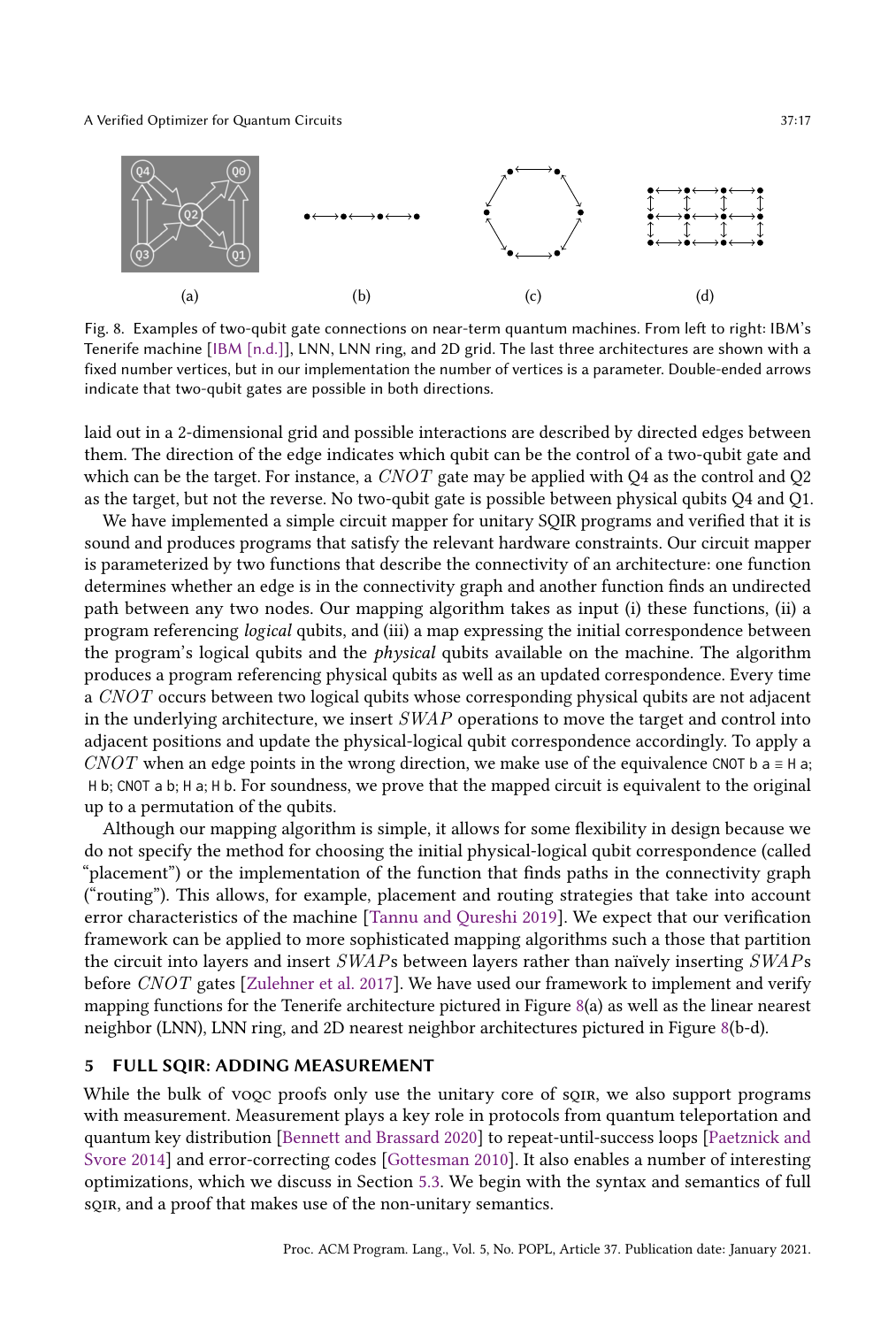<span id="page-17-0"></span>
$$
\begin{aligned}\n\{\text{skip}\}d(\rho) &= \rho \\
\{P_1; \ P_2\}d(\rho) &= \left(\{P_2\}d \circ \{P_1\}d\right)(\rho) \\
\{\text{U}\}d(\rho) &= \left[\text{U}\right]d \times \rho \times \left[\text{U}\right]_d^{\dagger} \\
\{\text{meas } q \ P_1 \ P_2\}d(\rho) &= \{P_2\}d(\left|0\right)_q(0) \times \rho \times \left|0\right>_q(0)\} \\
&\quad + \left\{P_1\}d(\left|1\right)_q(1) \times \rho \times \left|1\right>_q(1)\right.\n\end{aligned}
$$

Fig. 9. sqir density matrix semantics, assuming a global register of size d.

#### 5.1 Syntax and Semantics

To describe general quantum programs  $P$ , we extend unitary sqirts with a *branching measurement* operation.

$$
P \ := \ \textsf{skip} \ | \ P_1; \ P_2 \ | \ U \ | \ \textsf{meas} \ q \ P_1 \ P_2
$$

The command meas  $q P_1 P_2$  (inspired by a similar construct in QPL [\[Selinger 2004\]](#page-28-4)) measures the qubit q and either performs program  $P_1$  or  $P_2$  depending on the result. We define non-branching measurement and resetting a qubit to  $|0\rangle$  in terms of branching measurement:

$$
\begin{aligned} \text{measure } q &= \text{meas } q \text{ skip skip} \\ \text{reset } q &= \text{meas } q \left( X \, q \right) \text{ skip} \end{aligned}
$$

Figure [9](#page-17-0) defines the semantics of a non-unitary program as a function from *density matrices*  $\rho$  to density matrices, following the approach of several previous efforts [\[Paykin et al.](#page-27-3) [2017;](#page-27-3) [Ying 2011\]](#page-28-16). Density matrices provide a way to describe arbitrary quantum states, including mixed states which are probability distributions over quantum pure states and arise in the analysis of general quantum programs. For example,  $\frac{1}{2}$ ( $\frac{1}{0}$  $\frac{0}{1}$ ) represents a 50% chance of  $|0\rangle$  and a 50% chance of  $|1\rangle$ .

## 5.2 Example: Quantum Teleportation

The goal of quantum teleportation is to transmit a state  $|\psi\rangle$  from one party (Alice) to another (Bob) using a shared entangled state. The circuit for quantum teleportation is shown in Figure [10](#page-18-1) and the corresponding sqir program is given below.

```
Definition bell : ucom base 3 := H 1; CNOT 1 2.
Definition alice : com base 3 := CNOT 0 1; H 0; measure 0; measure 1.
Definition bob : com base 3 := CNOT 1 2; CZ 0 2; reset 0; reset 1.
Definition teleport : com base 3 := bell; alice; bob.
```
The bell circuit prepares a Bell pair on qubits 1 and 2, which are respectively sent to Alice and Bob. Alice applies CNOT from qubit 0 to qubit 1 and then measures both qubits and (implicitly) sends them to Bob. Finally, Bob performs operations controlled by the (now classical) values on qubits 0 and 1 and then resets them to the zero state.

The correctness property for this program says that for any (well-formed) density matrix  $\rho$ , teleport takes the state  $\rho \otimes |0\rangle\langle 0| \otimes |0\rangle\langle 0|$  to the state  $|0\rangle\langle 0| \otimes |0\rangle\langle 0| \otimes \rho$ .

Lemma teleport\_correct :  $\forall (\rho :$  Density 2), WF\_Matrix  $\rho \to \{\text{teleport}\}_3$  ( $\rho \otimes |\emptyset\rangle\langle\emptyset| \otimes |\emptyset\rangle\langle\emptyset| \otimes |\emptyset\rangle\langle\emptyset| \otimes |\emptyset\rangle\langle\emptyset| \otimes \rho.$ 

The proof is simple: We perform (automated) arithmetic to show that the output matrix has the desired form.

Proc. ACM Program. Lang., Vol. 5, No. POPL, Article 37. Publication date: January 2021.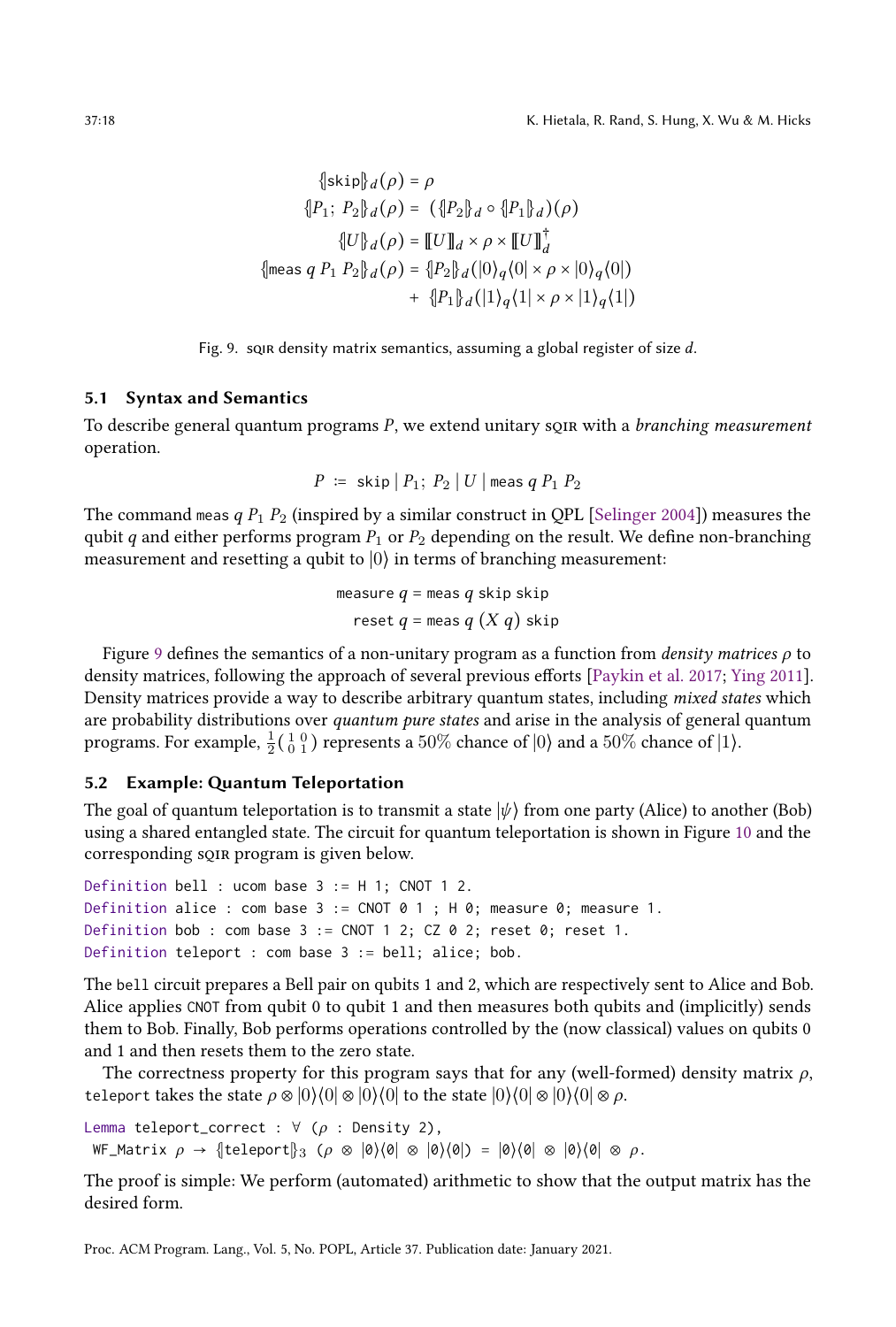<span id="page-18-1"></span>

Fig. 10. Circuit for quantum teleportation. In the standard presentation Bob only acts on the last qubit, given two classical bits as input. In our presentation, Bob (equivalently) performs operations controlled by the first two qubits, which are in a post-measurement classical state. We include the reset operations to simplify our statement of correctness.

Quantum teleportation is a rare case in which we prove something about a fixed-size program (i.e.,  $n$  is fixed to 3 qubits) and not one of arbitrary dimension. Using the density matrix semantics to prove properties about programs of arbitrary dimension  $n$  is more involved. Stating the property requires introducing a symbolic density matrix  $\rho$ , which will be multiplied on the left and right by  $2^n \times 2^n$  matrices in the denotation. In our experience this results in complicated proof terms that are tedious to manipulate, even with automation. By contrast, when reasoning about the equivalence of two unitary programs we can simply compare their unitary matrices, without carrying around a symbolic  $\rho$  (or input vector).

## <span id="page-18-0"></span>5.3 Non-unitary Optimizations

We have implemented two verified optimizations of non-unitary programs in voqc, inspired by optimizations in IBM's Qiskit compiler [\[Aleksandrowicz et al.](#page-26-5) [2019\]](#page-26-5): removing pre-measurement z-rotations, and classical state propagation. For these optimizations, we represent a non-unitary program  $P$  as a list of *blocks*. A block is a binary tree whose leaves are unitary programs (in list form) and nodes are measurements meas q  $P_1$   $P_2$  whose children  $P_1$  and  $P_2$  are lists of blocks. Since the density matrix semantics denotes programs as functions over matrices, we say that programs P<sub>1</sub> and P<sub>2</sub> of dimension d are equivalent if for every input  $ρ$ ,  $\{P_1\}_d(ρ) = \{P_2\}_d(ρ)$ .

z-rotations Before Measurement. z-axis rotations (or, more generally, diagonal unitary operations) before a measurement will have no effect on the measurement outcome, so they can safely be removed from the program. This optimization locates  $Rz$  gates before measurement operations and removes them. It was inspired by Qiskit's RemoveDiagonalGatesBeforeMeasure pass.

Classical State Propagation. Once a qubit has been measured, the subsequent branch taken provides information about the qubit's (now classical) state, which may allow pre-computation of some values. For example, in the branch where qubit q has been measured to be in the  $|0\rangle$  state, any  $CNOT$  with q as the control will be a no-op and any subsequent measurements of q will still produce zero.

In detail, given a qubit q in classical state  $|i\rangle$ , our optimization applies these propagation rules:

- $Rz(k)$  q preserves the classical state of q.
- $X$  q flips the classical state of q.
- If  $i = 0$  then *CNOT* q q' is removed, and if  $i = 1$  then *CNOT* q q' becomes *X* q'.
- $\bullet$  meas  $q P_1 P_0$  becomes  $P_i$ .
- H q and CNOT  $q'$  q make q non-classical and terminate analysis.

Our statement of correctness for one round of propagation says that if qubit  $q$  is in a classical state in the input, then the optimized program will have the same denotation as the unoptimized original. We express the requirement that qubit q be in classical state  $i \in \{0, 1\}$  with the condition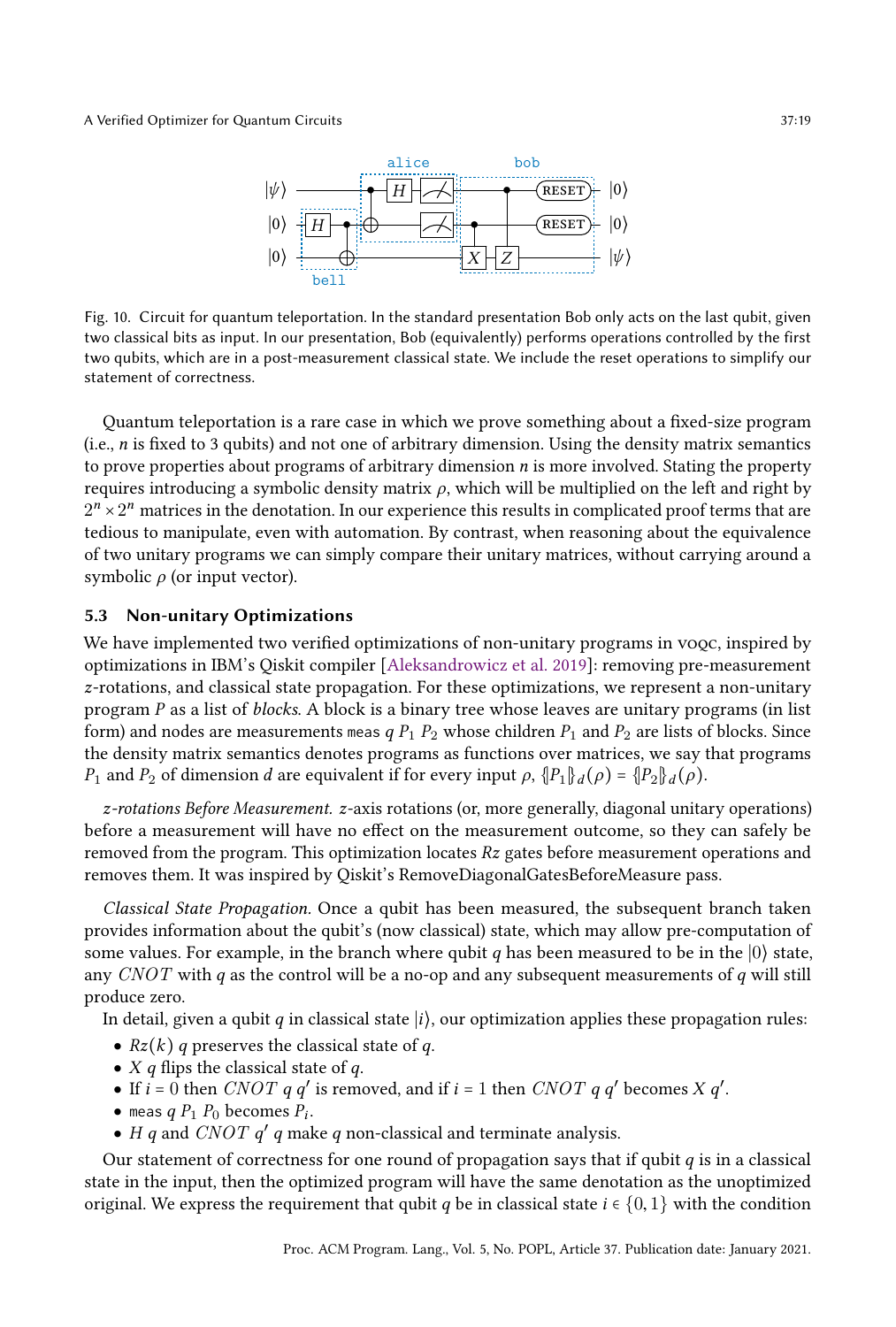$|i\rangle_q\langle i|\times\rho\times|i\rangle_q\langle i| = \rho$ , which says that projecting state  $\rho$  onto the subspace where  $q$  is in state  $|i\rangle$ results in no loss of information.

This optimization is not implemented directly in Qiskit, but Qiskit contains passes that have a similar effect. For example, the RemoveResetInZeroState pass removes adjacent reset gates, as the second has no effect.

## <span id="page-19-0"></span>6 EXPERIMENTAL EVALUATION

The value of voqc (and sqir) is determined by the quality of the verified optimizations we can write with it. We can judge optimization quality empirically. In particular, we can run voqc on a benchmark of circuit programs and see how well it optimizes those programs, compared to (non-verified) state-of-the-art compilers.

To this end, we compared the performance of voqc's verified (unitary) optimizations against IBM's Qiskit compiler [\[Aleksandrowicz et al.](#page-26-5) [2019\]](#page-26-5), CQC's t|ket⟩ [\[Cambridge Quantum Computing](#page-26-6) [Ltd 2019;](#page-26-6) [Sivarajah et al.](#page-28-17) [2020\]](#page-28-17), PyZX [\[Kissinger and van de Wetering 2020\]](#page-27-0), and the optimizers presented by [Nam et al.](#page-27-1) [\[2018\]](#page-27-1) and [Amy et al.](#page-26-0) [\[2013\]](#page-26-0) on a set of benchmarks developed by [Amy](#page-26-0) [et al.](#page-26-0) We find that voqc has comparable performance to all of these: it generally beats all but [Nam](#page-27-1) [et al.](#page-27-1) in terms of both total gate count reduction and T -gate reduction, and often matches [Nam](#page-27-1) [et al.](#page-27-1) However, our aim is not to claim superiority over these tools (after all, we have implemented a subset of the unitary optimizations available in [Nam et al.,](#page-27-1) and Qiskit and  $t$  |ket $\rangle$  contain many features that [Nam et al.](#page-27-1) does not), but to demonstrate that the optimizations we have implemented are on par with existing unverified tools.

Benchmarks. We evaluated performance by applying voqc and the other compilers to the bench-mark of [Amy et al.](#page-26-0) [\[2013\]](#page-26-0), which consists of programs written in the "Clifford+T" gate set (CNOT, H, S and T, where S and T are z-axis rotations by  $\pi/2$  and  $\pi/4$ , respectively). The benchmark programs contain arithmetic circuits, implementations of multiple-control X gates, and Galois field multiplier circuits, ranging from 45 to 13,593 gates and 5 to 96 qubits. All of these circuits are unitary, so they only serve to evaluate our unitary circuit optimizations. We do not evaluate circuit mapping transformations.

We measure the reduction in total gate count and  $T$ -gate count. Total gate count is a useful metric for near-term quantum computing, where the length of the computation must be minimized to reduce error. T-gate count is relevant in the *fault-tolerant regime* where qubits are encoded using quantum error correcting codes and operations are performed fault-tolerantly. In this regime the standard method for making Clifford+T circuits fault tolerant produces particularly expensive translations for  $T$  gates, so reducing  $T$ -count is a common optimization goal. The Clifford+T set is a subset of voqc's gate set where each z-axis rotation is restricted to be a multiple of  $\pi/4$  (an odd multiple of  $\pi/4$  corresponds to one T gate).

Some of the benchmarks contain doubly-controlled Z, or CCZ, gates. Before applying optimizations we convert CCZ gates to voqc's gate set using the following standard decomposition, where T is the Rz(1/4) gate and  $T^{\dagger}$  is its inverse Rz(7/4).

$$
CCZ \nab c := [ \nCNOT \nbc ; \nT^{\dagger} c ; \nCNOT \nac ; \nT c ; \nCNOT \nbc ; \nT^{\dagger} c ; \nCNOT \nac ; \nCNOT \nab ; \nT^{\dagger} b ; \nCNOT \nab ; \nT a ; \nT b ; \nT c ].
$$

We also evaluated the performance of voqc on the benchmark used by [Nam et al.,](#page-27-1) of which [Amy et al.](#page-26-0) is a subset. [Nam et al.'](#page-27-1)s benchmark includes additional unitary circuits for simulating Hamiltonian dynamics as well as quantum Fourier transform and adder circuits, which are subroutines in Shor's integer factoring algorithm [\[Shor 1994\]](#page-28-5). voqc's results on [Amy et al.'](#page-26-0)s benchmark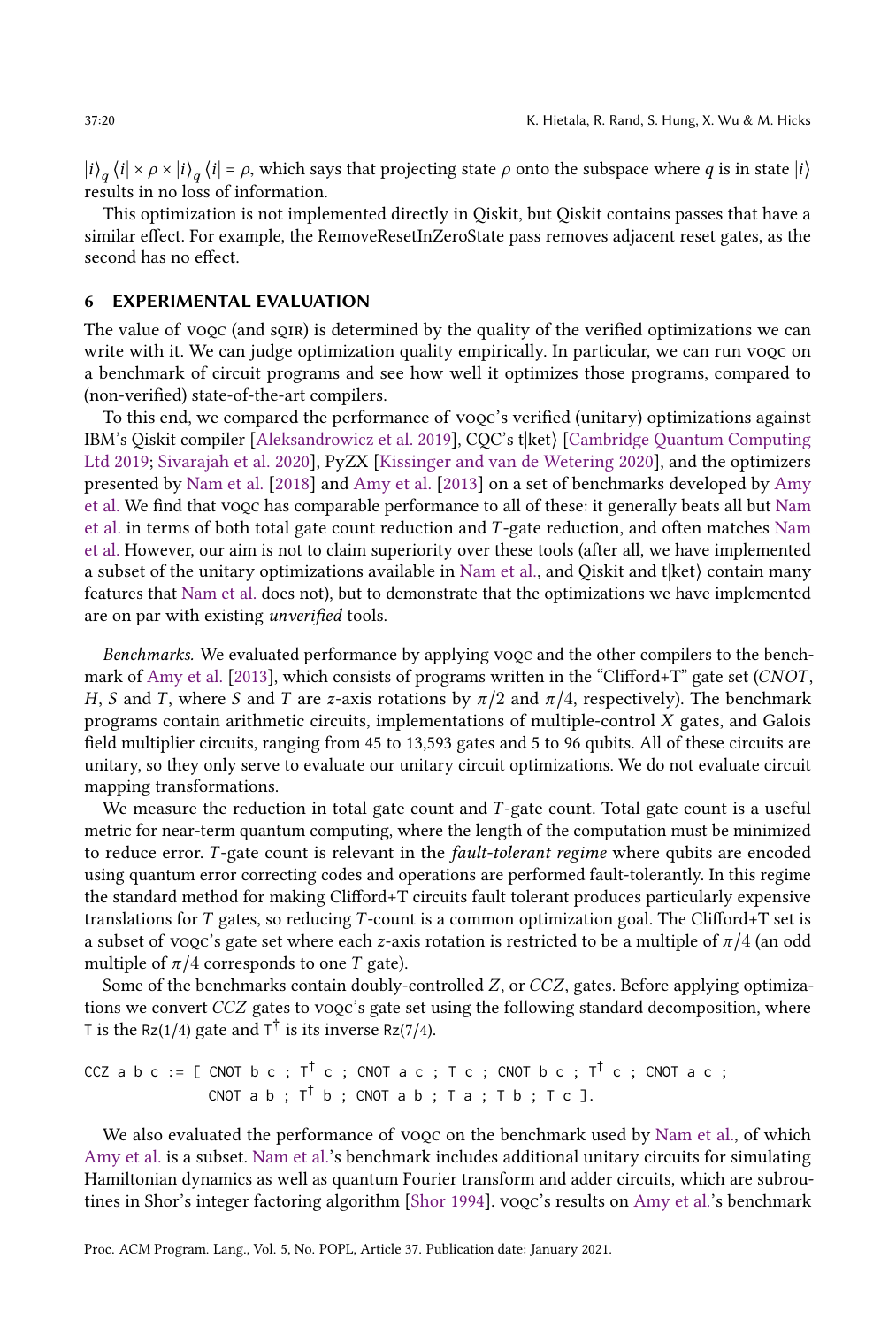<span id="page-20-0"></span>Table 1. Summary of unitary optimizations for reducing total gate count.

| Nam et al.                                   |  |
|----------------------------------------------|--|
| Not propagation $(P)$                        |  |
| Hadamard gate reduction (L, H)               |  |
| Single-qubit gate cancellation (L, H)        |  |
| Two-qubit gate cancellation $(L, H)$         |  |
| Rotation merging using phase polynomials (L) |  |
| Floating $R_z$ gates (H)                     |  |
| Special-purpose optimizations (L, H)         |  |
| • LCR optimizer                              |  |
| · Toffoli decomposition                      |  |
| Qiskit Terra 0.15.2                          |  |
| CXCancellation (L <sub>1</sub> )             |  |
| Optimize1qGates $(L_1, L_2, L_3)$            |  |
| CommutativeCancellation $(L_2, L_3)$         |  |
| ConsolidateBlocks $(L_3)$                    |  |
| t ket $\rangle$ 0.6.0                        |  |
| FullPeepholeOptimise                         |  |

are representative of voqc's behavior on the full set; details are given in the full version of this paper [\[Hietala et al. 2020b\]](#page-27-9).

Baseline: Total Gate Count. To evaluate reduction in total gate count, we compare voqc's perfor-mance with that of [Nam et al.,](#page-27-1) Qiskit Terra version 0.15.2 (release date September 8, 2020), and t $|ket\rangle$ version 0.6.0 (September 18, 2020). We do not include the results from [Amy et al.](#page-26-0) or PyZX because their optimizations are aimed at reducing T -count, and often result in a higher total gate count. Table [1](#page-20-0) performs a direct comparison of functionality provided by voqc versus [Nam et al.,](#page-27-1) Qiskit, and t|ket). For the Qiskit optimizations,  $\mathrm{L}_i$  indicates that a routine is used by optimization level i. For [Nam et al.,](#page-27-1) P stands for "preprocessing" and L and H indicate whether the routine is in the "light" or "heavy" versions of the optimizer. vooc provides the complete and verified functionality of the routines marked with  $\checkmark$  ; we write  $\checkmark^*$  to indicate that voqc contains a verified optimization with similar, although not identical, behavior.

Compared to [Nam et al.'](#page-27-1)s rotation merging, voqc performs a slightly less powerful optimization (as discussed in Section [4.4\)](#page-12-0). Conversely, voqc's one- and two-qubit gate cancellation routines generalize Qiskit's Optimize1qGates and CXCancellation when restricted to voqc's gate set. For CommutativeCancellation, Qiskit's routine follows the same pattern as our gate cancellation routines, but uses matrix multiplication to determine whether gates commute while we use a rule-based approach; neither is strictly more effective than the other. t|ket}'s FullPeepholeOptimise performs local rewrites similar to those applied by Qiskit.

When evaluating Qiskit, we include all unitary optimizations up to level 3. In our evaluation, both Qiskit and t $\ket{\text{ket}}$  use the gate set  $\{u_1, u_2, u_3, CNOT\}$  where  $u_3$  is  $R_{\theta, \phi, \lambda}$  from voqc's base set and  $u_1$  and  $u_2$  are  $u_3$  with certain arguments fixed. This gate set gives these industrial compilers an advantage over voqc because they can, for example, represent  $X$  followed by  $H$  with a single gate.

Baseline: T -Gate Count. To evaluate reduction in T -gate count, we compare voqc against [Nam](#page-27-1) [et al.,](#page-27-1) [Amy et al.,](#page-26-0) and PyZX version 0.6.0 (release date June 16, 2020). We do not include results from Qiskit or t|ket⟩ because these compilers produce circuits that do not use the Clifford+T set.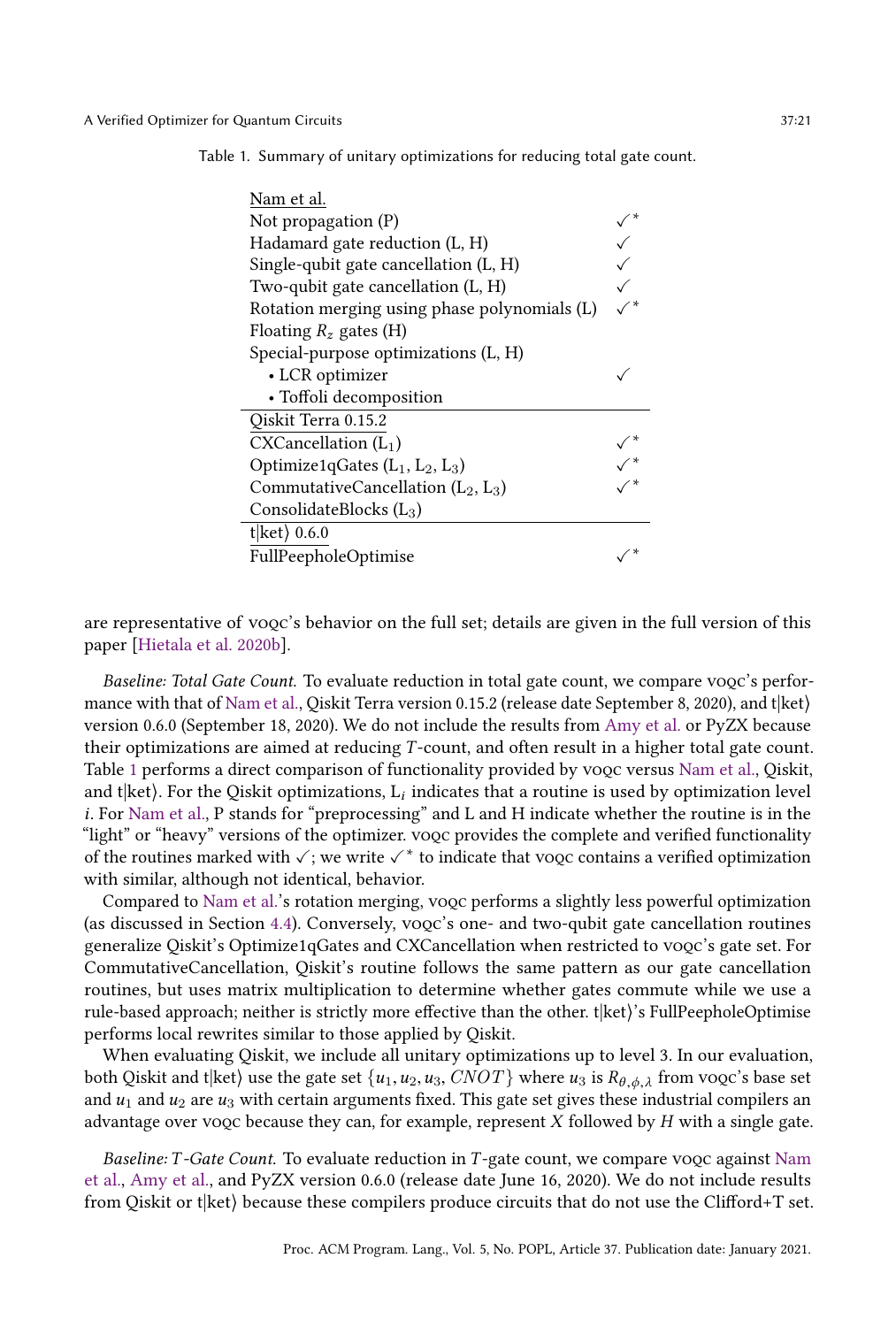<span id="page-21-0"></span>

| Table 2. Reduced total gate counts on Amy et al. [2013] benchmarks. Red cells indicate programs optimized |  |  |
|-----------------------------------------------------------------------------------------------------------|--|--|
| incorrectly. Bold results mark the best performing optimizer.                                             |  |  |

|                            | <b>Total Gate Count</b> |        |                |         |        |             |
|----------------------------|-------------------------|--------|----------------|---------|--------|-------------|
| Name                       | Original                | Qiskit | $t ket\rangle$ | Nam (L) | Nam(H) | <b>VOQC</b> |
| adder 8                    | 900                     | 805    | 775            | 646     | 606    | 682         |
| barenco tof 3              | 58                      | 51     | 51             | 42      | 40     | 50          |
| barenco tof 4              | 114                     | 100    | 100            | 78      | 72     | 95          |
| barenco tof 5              | 170                     | 149    | 149            | 114     | 104    | 140         |
| barenco tof 10             | 450                     | 394    | 394            | 294     | 264    | 365         |
| csla_mux_3                 | 170                     | 156    | 155            | 161     | 155    | 158         |
| csum mux 9                 | 420                     | 382    | 361            | 294     | 266    | 308         |
| $gf2^4$ mult               | 225                     | 206    | 206            | 187     | 187    | 192         |
| gf2^5_mult                 | 347                     | 318    | 319            | 296     | 296    | 291         |
| gf2^6_mult                 | 495                     | 454    | 454            | 403     | 403    | 410         |
| gf2^7_mult                 | 669                     | 614    | 614            | 555     | 555    | 549         |
| gf2^8 mult                 | 883                     | 804    | 806            | 712     | 712    | 705         |
| gf2^9_mult                 | 1095                    | 1006   | 1009           | 891     | 891    | 885         |
| $gf2^{\wedge}10$ _mult     | 1347                    | 1238   | 1240           | 1070    | 1070   | 1084        |
| gf2^16_mult                | 3435                    | 3148   | 3150           | 2707    | 2707   | 2695        |
| gf2^32_mult                | 13593                   | 12506  | 12507          | 10601   | 10601  | 10577       |
| mod5 4                     | 63                      | 58     | 58             | 51      | 51     | 56          |
| mod mult 55                | 119                     | 106    | 102            | 91      | 91     | 90          |
| mod red 21                 | 278                     | 227    | 224            | 184     | 180    | 214         |
| qcla_adder_10              | 521                     | 469    | 460            | 411     | 399    | 438         |
| qcla_com_7                 | 443                     | 398    | 392            | 284     | 284    | 314         |
| qcla_mod_7                 | 884                     | 793    | 780            | 636     | 624    | 723         |
| rc adder 6                 | 200                     | 170    | 172            | 142     | 140    | 157         |
| tof 3                      | 45                      | 40     | 40             | 35      | 35     | 40          |
| tof 4                      | 75                      | 66     | 66             | 55      | 55     | 65          |
| tof 5                      | 105                     | 92     | 92             | 75      | 75     | 90          |
| $\mathrm{tof\_10}$         | 255                     | 222    | 222            | 175     | 175    | 215         |
| vbe adder 3                | 150                     | 138    | 139            | 89      | 89     | 101         |
| <b>Geo. Mean Reduction</b> | -                       | 10.1%  | 10.6%          | 23.3%   | 24.8%  | 17.8%       |

When evaluating PyZX, we use the full\_reduce method, which applies an optimization similar in intent to rotation merging, but implemented in terms of the ZX-calculus.

Results. The results are shown in Table [2](#page-21-0) and Table [3.](#page-22-0) In each row, we have marked in bold the gate count of the best-performing optimizer. The geometric mean of the reduction in each benchmarks is given in the last row. Shaded cells mark that the resulting optimized circuit has been found to be inequivalent to the original circuit, indicating a bug in the relevant optimizer.<sup>[2](#page-21-1)</sup> Results for incorrectly-optimized circuits are n ot included in the averages on the last line. We do not re-run [Nam et al.](#page-27-1) (which is proprietary software) or [Amy et al..](#page-26-0) We report results from [Nam](#page-27-1) [et al.](#page-27-1) [\[2018\]](#page-27-1).

<span id="page-21-1"></span> $2$ The bug in csla\_mux\_3 was found by [Nam et al.](#page-27-1) [\[2018\]](#page-27-1) and the bug in qcla\_com\_7 was found by [Kissinger and van de](#page-27-16) [Wetering](#page-27-16) [\[2019\]](#page-27-16); both were discovered using translation validation.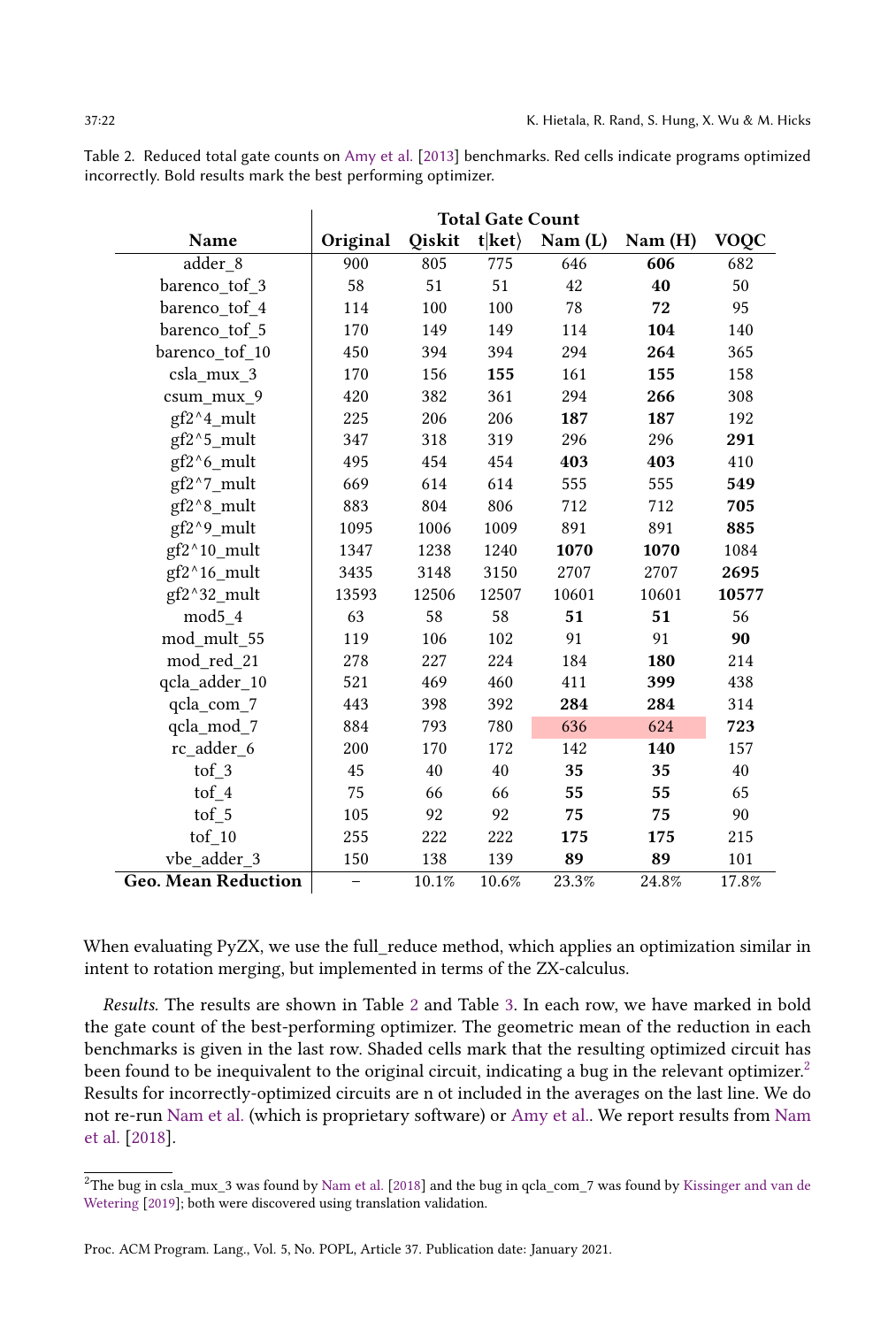<span id="page-22-0"></span>Table 3. Reduced T -gate counts on the [Amy et al.](#page-26-0) [\[2013\]](#page-26-0) benchmarks. Red cells indicate programs optimized incorrectly. Bold results mark the best performing optimizer.

|                            | <b>T-Gate Count</b>      |       |       |                             |        |             |
|----------------------------|--------------------------|-------|-------|-----------------------------|--------|-------------|
| Name                       | Original                 | Amy   |       | $PyZX \quad \text{Nam (L)}$ | Nam(H) | <b>VOQC</b> |
| adder_8                    | 399                      | 215   | 173   | 215                         | 215    | 215         |
| barenco tof 3              | 28                       | 16    | 16    | 16                          | 16     | 16          |
| barenco tof 4              | 56                       | 28    | 28    | 28                          | 28     | 28          |
| barenco tof 5              | 84                       | 40    | 40    | 40                          | 40     | 40          |
| barenco tof 10             | 224                      | 100   | 100   | 100                         | 100    | 100         |
| csla_mux_3                 | 70                       | 62    | 62    | 64                          | 64     | 64          |
| csum_mux_9                 | 196                      | 112   | 84    | 84                          | 84     | 84          |
| gf2^4_mult                 | 112                      | 68    | 68    | 68                          | 68     | 68          |
| gf2^5_mult                 | 175                      | 111   | 115   | 115                         | 115    | 115         |
| gf2^6_mult                 | 252                      | 150   | 150   | 150                         | 150    | 150         |
| gf2^7_mult                 | 343                      | 217   | 217   | 217                         | 217    | 217         |
| gf2^8_mult                 | 448                      | 264   | 264   | 264                         | 264    | 264         |
| gf2^9_mult                 | 567                      | 351   | 351   | 351                         | 351    | 351         |
| gf2^10_mult                | 700                      | 410   | 410   | 410                         | 410    | 410         |
| gf2^16_mult                | 1792                     | 1040  | 1040  | 1040                        | 1040   | 1040        |
| gf2^32_mult                | 7168                     | 4128  | 4128  | 4128                        | 4128   | 4128        |
| mod <sub>5</sub> 4         | 28                       | 16    | 8     | 16                          | 16     | 16          |
| mod mult 55                | 49                       | 37    | 35    | 35                          | 35     | 35          |
| mod red 21                 | 119                      | 73    | 73    | 73                          | 73     | 73          |
| qcla adder 10              | 238                      | 162   | 162   | 162                         | 162    | 164         |
| qcla_com_7                 | 203                      | 95    | 95    | 95                          | 95     | 95          |
| qcla_mod_7                 | 413                      | 249   | 237   | 237                         | 235    | 249         |
| rc adder 6                 | 77                       | 63    | 47    | 47                          | 47     | 47          |
| $\operatorname{tof}$ 3     | 21                       | 15    | 15    | 15                          | 15     | 15          |
| tof $4$                    | 35                       | 23    | 23    | 23                          | 23     | 23          |
| $\operatorname{tof}$ 5     | 49                       | 31    | 31    | 31                          | 31     | 31          |
| $\mathrm{tof\_10}$         | 119                      | 71    | 71    | 71                          | 71     | 71          |
| vbe adder 3                | 70                       | 24    | 24    | 24                          | 24     | 24          |
| <b>Geo. Mean Reduction</b> | $\overline{\phantom{0}}$ | 39.7% | 42.6% | 41.4%                       | 41.4%  | 41.4%       |

On average, Qiskit reduces the total gate count by  $10.1\%$ , t $|$ ket $\rangle$  by  $10.6\%$ , [Nam et al.](#page-27-1) by 23.3% (light) and 24.8% (heavy), and voqc by 17.8%. voqc outperforms or matches the performance of Qiskit and t $|$ ket $\rangle$  on all benchmarks but one. In 8 out of 28 cases vooc outperforms [Nam et al.](#page-27-1) The gap in performance between voqc and the industrial compilers is due to voqc's rotation merging optimization, which has no analogue in Qiskit or t $|$ ket $\rangle$ . The gap in performance between [Nam](#page-27-1) [et al.](#page-27-1) and voqc is due to the fact that we have not yet implemented all their optimization passes (per Table [1\)](#page-20-0). In particular, [Nam et al.'](#page-27-1)s "special-purpose Toffoli decomposition" (which affects how CCZ gates are decomposed) enables rotation merging and single-qubit gate cancellation to cancel two gates (e.g. cancel  $T$  and  $T^\dagger)$  where we instead combine two gates into one (e.g.  $T$  and T becomes P). Interestingly, the cases where voqc outperforms [Nam et al.](#page-27-1) can also be attributed to their Toffoli decomposition heuristics, which sometimes result in fewer cancellations than the naïve decomposition that we use. We do not expect adding and verifying this form of Toffoli decomposition to pose a challenge in vooc.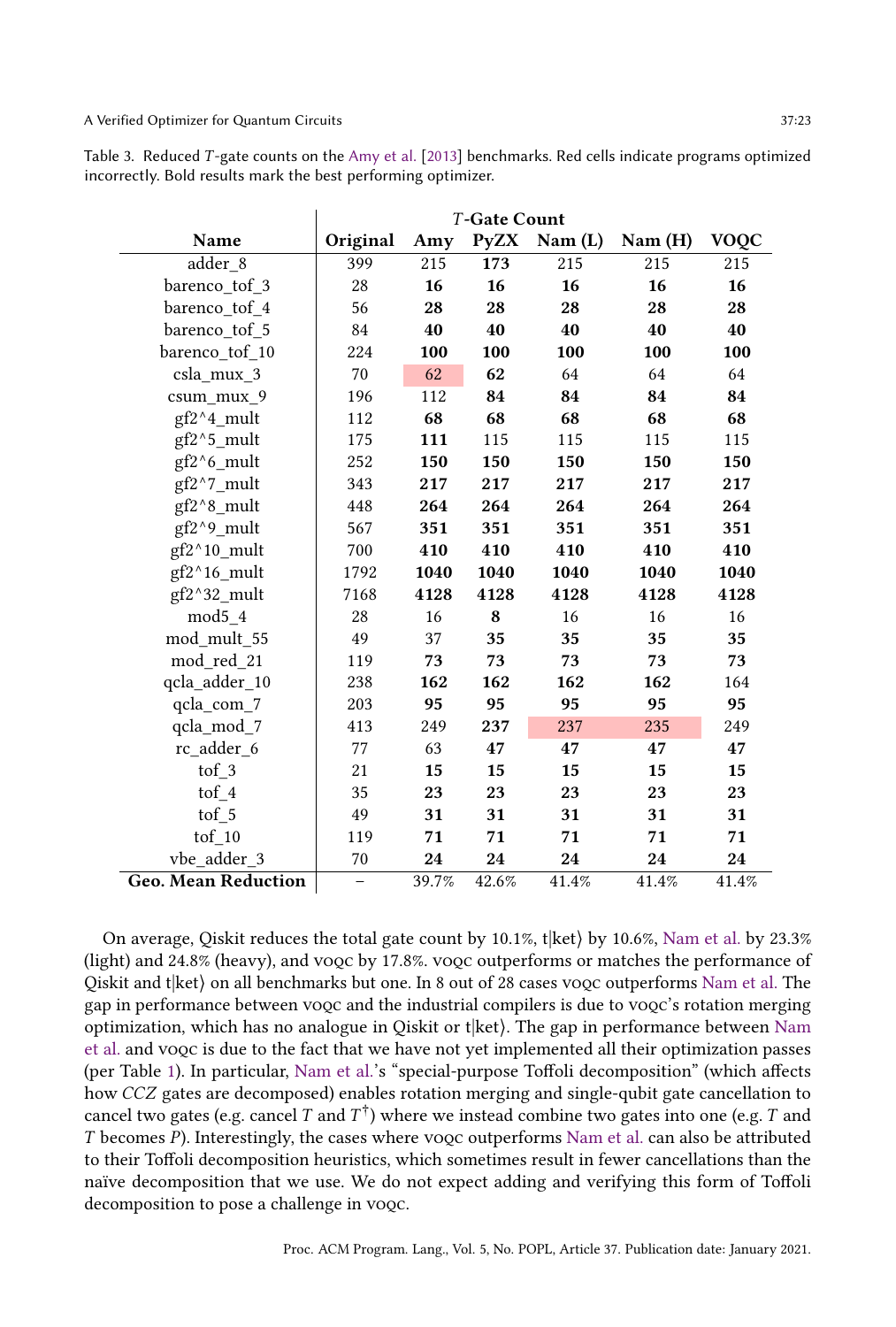voqc's performance is closer to [Nam et al.'](#page-27-1)s when considering T -count. On average, [Amy et al.](#page-26-0) reduce the T -gate count by 39.7%, PyZX by 42.6%, and [Nam et al.](#page-27-1) and voqc by 41.4%. voqc matches [Nam et al.](#page-27-1) on all benchmarks but two. The first case (qcla\_adder\_10) is due to our simplification in rotation merging. In the second case (qcla\_mod\_7), [Nam et al.'](#page-27-1)s optimized circuit was later found to be inequivalent to the original circuit [\[Kissinger and van de Wetering 2019\]](#page-27-16), so the lower T -count is spurious. On 16 benchmarks, all optimizers produce the same T -count. This is somewhat surprising since, although all these optimizers rely on some form of rotation merging, their implementations differ substantially. [Kissinger and van de Wetering](#page-27-16) [\[2019\]](#page-27-16) posit that these results indicate a local optimum in the ancilla-free case for some of the benchmarks (in particular the tof benchmarks, whose T-count is not reduced by applying additional techniques [\[Heyfron and T. Campbell 2018\]](#page-27-17)).

To compare the running times of the different tools, we ran 11 trials of voog, Qiskit, t $\ket{\text{ket}}$ , and PyZX (taking the median time for each benchmark) on a standard laptop with a 2.9 GHz Intel Core i5 processor and 16 GB of 1867 MHz DDR3 memory, running macOS Catalina. We consider the timings for [Amy et al.](#page-26-0) and [Nam et al.](#page-27-1) given in [Nam et al.](#page-27-1) [\[2018,](#page-27-1) Table 4], which were measured on a similar machine with 8 GB RAM running OS X El Capitan. We show the geometric mean running times over all 28 benchmarks below.

|  | $\text{vogc}$   Nam (L)   Nam (H)   Qiskit   t ket $\rangle$   Amy   PyZX  |  |  |
|--|----------------------------------------------------------------------------|--|--|
|  | $0.013s$   $0.002s$   $0.018s$   $0.812s$   $0.129s$   $0.007s$   $0.384s$ |  |  |

All the tools are fast; [Nam et al.](#page-27-1) light optimization tends to be the fastest and Qiskit tends to be the slowest. However, these means are not the entire story: the tools' performances scale differently with increasing qubit and gate count. For example, on gf2^32\_mult (the largest benchmark) Oiskit and voqc are comparable with running times of 31.6s and 27.4s respectively; [Nam et al.](#page-27-1) light optimization and  $t$ <sup> $\vert$ </sup>ket $\rangle$  are very fast with running times of 1.8s and 7.0s; and [Nam et al.](#page-27-1) heavy optimization, [Amy et al.,](#page-26-0) and PyZX are fairly slow with running times of 275.7s, 602.6s, and 577.1s.

These results are encouraging evidence that voqc supports useful and interesting verified optimizations, and that we have faithfully implemented [Nam et al.'](#page-27-1)s optimizations. Furthermore, despite having been written with verification in mind, voqc's running times are not significantly worse than (and sometimes better than) that of current tools.

Trusted Code. For performance, voqc uses OCaml primitives for describing rational numbers, maps and sets, rather than the code extracted from Coq. Thus we implicitly trust that the OCaml implementation of these data types is consistent with Coq's; we believe that this is a reasonable assumption. Furthermore, our translation from OpenQASM to sqir and extraction from Coq to OCaml are not formally verified.

#### <span id="page-23-0"></span>7 RELATED WORK

Our work on voqc and sqir is primarily related to work on quantum program compilation, especially work aiming to add assurance to the compilation process. It is also related to work on quantum source-program verification.

Verified Quantum Compilation. Quantum compilation is an active area. In addition to Qiskit, t|ket⟩, and [Nam et al.](#page-27-1) [\[2018\]](#page-27-1) (discussed in Section [6\)](#page-19-0), other recent compiler efforts include quilc [\[Rigetti](#page-28-18) [Computing 2019b\]](#page-28-18), ScaffCC [\[Javadi-Abhari et al.](#page-27-18) [2014\]](#page-27-18), and Project Q [\[Steiger et al.](#page-28-9) [2018\]](#page-28-9). Due to resource limits on near-term quantum computers, most compilers for quantum programs contain some degree of optimization, and nearly all place an emphasis on satisfying architectural requirements, like mapping to a particular gate set or qubit topology. None of the optimization or mapping code in these compilers is formally verified.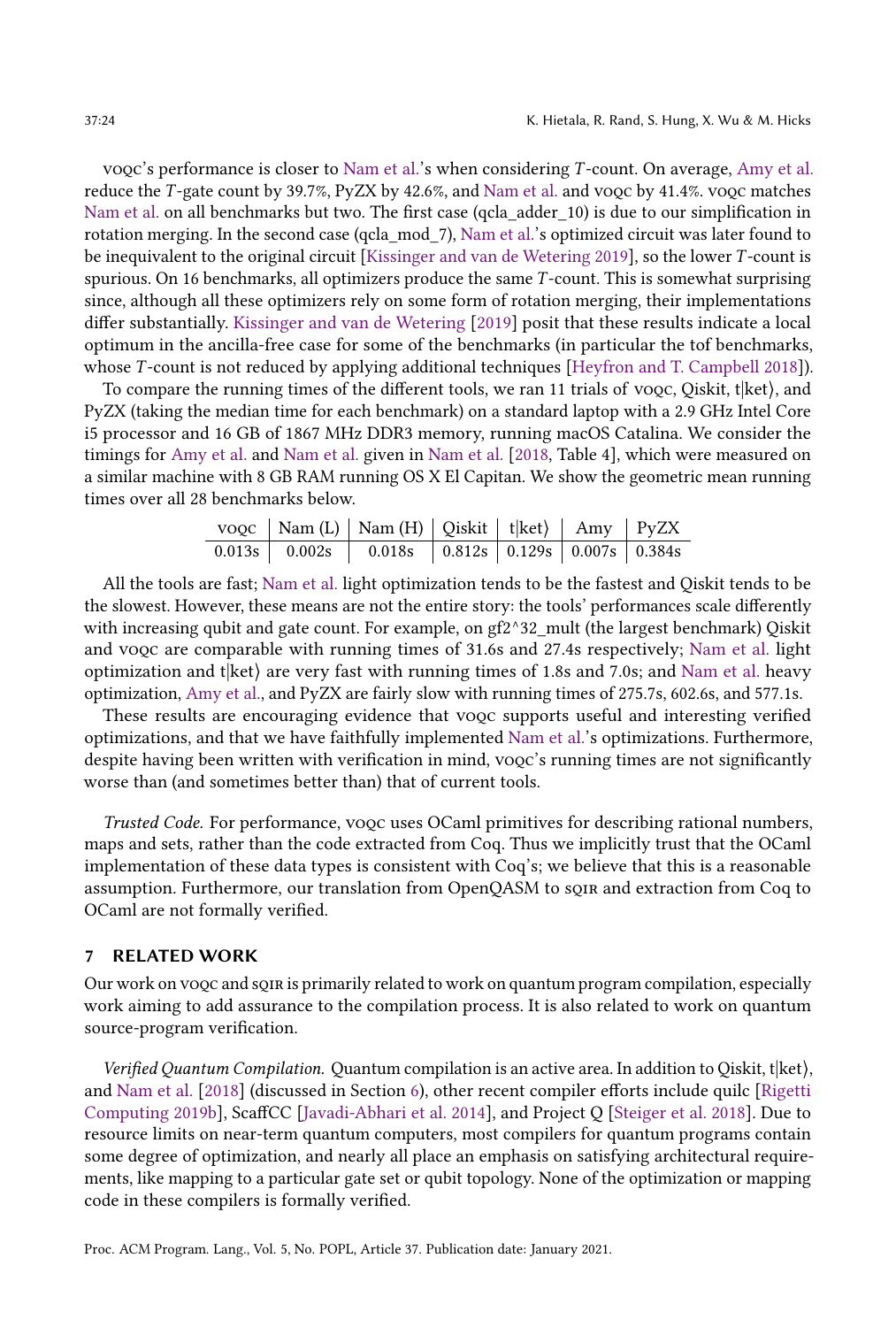However, voqc is not the only quantum compiler to which automated reasoning or formal verification has been applied. [Amy et al.](#page-26-7) [\[2017\]](#page-26-7) developed a certified optimizing compiler from source Boolean expressions to reversible circuits, but did not handle general quantum programs. [Rand et al.](#page-27-19) [\[2018b\]](#page-27-19) developed a similar compiler for quantum circuits but without optimizations (using the  $Q$ WIRE language).

The problem of optimization verification has also been considered in the context of the ZXcalculus [\[Coecke and Duncan 2009\]](#page-26-11), which is a formalism for describing quantum tensor networks (which generalize quantum circuits) based on categorical quantum mechanics [\[Abramsky and](#page-26-12) [Coecke 2009\]](#page-26-12). The ZX-calculus is characterized by a small set of rewrite rules that allow translation of a diagram to any other diagram representing the same computation [\[Jeandel et al.](#page-27-20) [2018\]](#page-27-20). [Fagan and](#page-26-8) [Duncan](#page-26-8) [\[2018\]](#page-26-8) verified an optimizer for ZX diagrams representing Clifford circuits (which use the non-universal gate set  $\{CNOT, H, S\}$  in the Quantomatic graphical proof assistant [\[Kissinger and](#page-27-21) [Zamdzhiev 2015\]](#page-27-21). PyZX [\[Kissinger and van de Wetering 2020\]](#page-27-0) uses ZX diagrams as an intermediate representation for compiling quantum circuits, and generally achieves performance comparable to leading compilers [\[Kissinger and van de Wetering 2019\]](#page-27-16). While PyZX is not verified in a proof assistant like Coq (the "Py" stands for Python), it does rely on a small, well-studied equational theory. Additionally, PyZX can perform translation validation to check if a compiled circuit is equivalent to the original. However, PyZX's translation validator is not guaranteed to succeed for any two equivalent circuits.

A recent paper from [Smith and Thornton](#page-28-8) [\[2019\]](#page-28-8) presents a compiler with built-in translation validation via QMDD equivalence checking [\[Miller and Thornton 2006\]](#page-27-10). However the optimizations they consider are much simpler than voqc's and the QMDD approach scales poorly with increasing number of qubits. Our optimizations are all verified for arbitrary dimension.

Concurrently with our work, [Shi et al.](#page-28-7) [\[2019\]](#page-28-7) developed CertiQ, an approach to verifying properties of circuit transformations in the Qiskit compiler, which is implemented in Python. Their approach has two steps. First, it uses matrix multiplication to check that the unitary semantics of two concrete gate patterns are equivalent. Second, it uses symbolic execution to generate verification conditions for parts of Qiskit that manipulate circuits. These are given to an SMT solver to verify that pattern equivalences are applied correctly according to programmer-provided function specifications and invariants. That CertiQ can analyze Python code directly in a mostly automated fashion is appealing. However, it is limited in the optimizations it can verify. For example, equivalences that range over arbitrary indices, like CNOT m x; CNOT n x ≡ CNOT n x; CNOT m x cannot be verified by matrix multiplication; CertiQ checks a concrete instance of this pattern and then applies it to more general circuits. More complex optimizations like rotation merging (the most powerful optimization in our experiments) cannot be generalized from simple, concrete circuits. CertiQ may also fail to prove an optimization correct, e.g., because of complicated control code; in this case it falls back to translation validation, which adds extra cost and the possibility of failure at run-time. By contrast, every optimization in voqc has been proved correct. Finally, CertiQ does not directly represent the semantics of quantum programs, so it cannot be used as a tool for verifying general properties of a program's semantics (as we do in Section [3\)](#page-6-0).

Verified Quantum Programming. We designed sQIR primarily as the intermediate language for voqc's verified optimizations, but it can be used for verified source programming as well, per Section [3](#page-6-0) and ongoing work [\[Hietala et al.](#page-27-7) [2020a\]](#page-27-7). Early attempts to formally verify aspects of a quantum computation in a proof assistant were an Agda implementation of the Quantum IO Monad [\[Green 2010\]](#page-27-22) and a small Coq quantum library by [Boender et al.](#page-26-13) [\[2015\]](#page-26-13). Later, [Rand et al.](#page-28-11) [\[2017\]](#page-28-11) embedded the higher-level Qwire programming language in the Coq proof assistant, and used it to verify a variety of simple programs [\[Rand et al.](#page-28-11) [2017\]](#page-28-11), assertions regarding ancilla qubits [\[Rand](#page-27-19)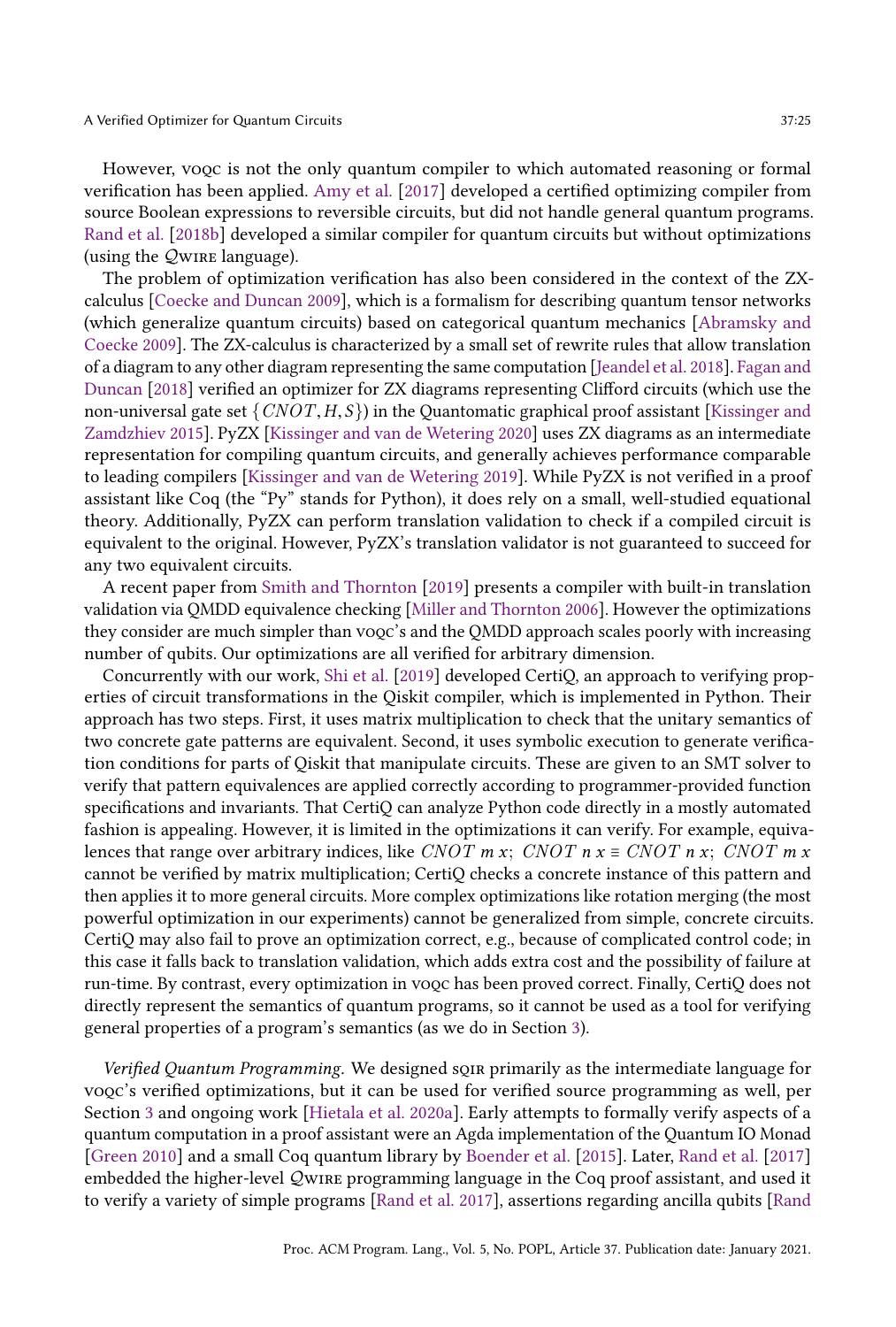[et al.](#page-27-19) [2018b\]](#page-27-19), and its own metatheory [\[Rand 2018\]](#page-27-12). voqc and sqir reuse parts of Qwire's Coq development, and take inspiration and lessons from its design. However, as discussed in Section [3.3](#page-8-0) and the full version of this paper [\[Hietala et al.](#page-27-9) [2020b\]](#page-27-9), wire's higher-level abstractions (notably, its representation of variables using higher-order abstract syntax) complicate verification.

Concurrently with this work, [Chareton et al.](#page-26-14) [\[2020\]](#page-26-14) introduced QBRICKS, a tool implemented in Why3 [\[Filliâtre and Paskevich 2013\]](#page-26-15) whose aim is to support mostly-automated verification of complex quantum algorithms. Their design in many ways mirrors sqir's: both tools provide special support for reasoning about quantum programs and the languages are simplified so that programs have a straightforward translation to their semantics. A  $\mathcal Q$  bricks program specifies a circuit without variables, instead using operators for parallel and sequential composition. QBRICKS defines the meaning of its programs using a "higher order" path-sum semantics [\[Amy 2018\]](#page-26-1), which limits it to unitary programs, but substantially enhances automation. son and QBRICKS have been used to verify similar algorithms (e.g., Grover's algorithm and quantum phase estimation [\[Hietala](#page-27-7) [et al. 2020a\]](#page-27-7)), but QBRICKS' approach reduces manual effort.

# 8 CONCLUSIONS AND FUTURE WORK

This paper has presented voqc, the first fully verified optimizer for quantum circuits. A key component of voqc is sqir, a simple, low-level quantum language deeply embedded in the the Coq proof assistant, which gives a semantics to quantum programs that is amenable to proof. Optimization passes are expressed as Coq functions which are proved to preserve the semantics of their input soir programs. vooc's optimizations are mostly based on local circuit equivalences, implemented by replacing one pattern of gates with another, or commuting a gate rightward until it can be cancelled. Others, like rotation merging, are more complex. These were inspired by, and in some cases generalize, optimizations in industrial compilers, but in voqc are proved correct. When applied to a benchmark suite of 28 circuit programs, we found vooc performed comparably to state-of-the-art compilers, reducing gate count on average by 17.8% compared to 10.1% for IBM's Qiskit compiler, 10.6% for CQC's t $|$ ket $\rangle$ , and 24.8% for the cutting-edge research optimizer by [Nam](#page-27-1) [et al.](#page-27-1) [\[2018\]](#page-27-1). Furthermore, voqc reduced T -gate count on average by 41.4% compared to 39.7% by [Amy et al.](#page-26-0) [\[2013\]](#page-26-0), 41.4% by [Nam et al.,](#page-27-1) and 42.6% by the PyZX optimizer.

Moving forward, we plan to incorporate voqc into a full-featured verified compilation stack for quantum programs, following the vision of a recent Computing Community Consortium report [\[Martonosi and Roetteler 2019\]](#page-27-23). We can verify compilation from high-level languages with formal semantics like Silq [\[Bichsel et al.](#page-26-16) [2020\]](#page-26-16) to sque circuits. We can implement validated parsers [\[Jourdan et al.](#page-27-24) [2012\]](#page-27-24) for languages like OpenQASM and verify their translation to son (e.g., using metaQASM's semantics [\[Amy 2019\]](#page-26-17)); this work is already in progress [\[Singhal et al.](#page-28-19) [2020\]](#page-28-19). We can also add support for hardware-specific transformations that compile to a particular gate set. Indeed, most of the sophisticated code in Qiskit is devoted to efficiently mapping programs to IBM's architecture, and IBM's 2018 Developer Challenge centered around designing new circuit mapping algorithms [\[IBM Research Editorial Staff 2018\]](#page-27-25). We leave it as future work to incorporate optimizations and mapping algorithms from additional compilers into voqc. Our experience so far makes us optimistic about the prospects for doing so successfully.

#### ACKNOWLEDGMENTS

We thank Leonidas Lampropoulos, Kartik Singhal, and anonymous reviewers for their helpful comments on drafts of this paper. This material is based upon work supported by the U.S. Department of Energy, Office of Science, Office of Advanced Scientific Computing Research, Quantum Testbed Pathfinder Program under Award Number DE-SC0019040.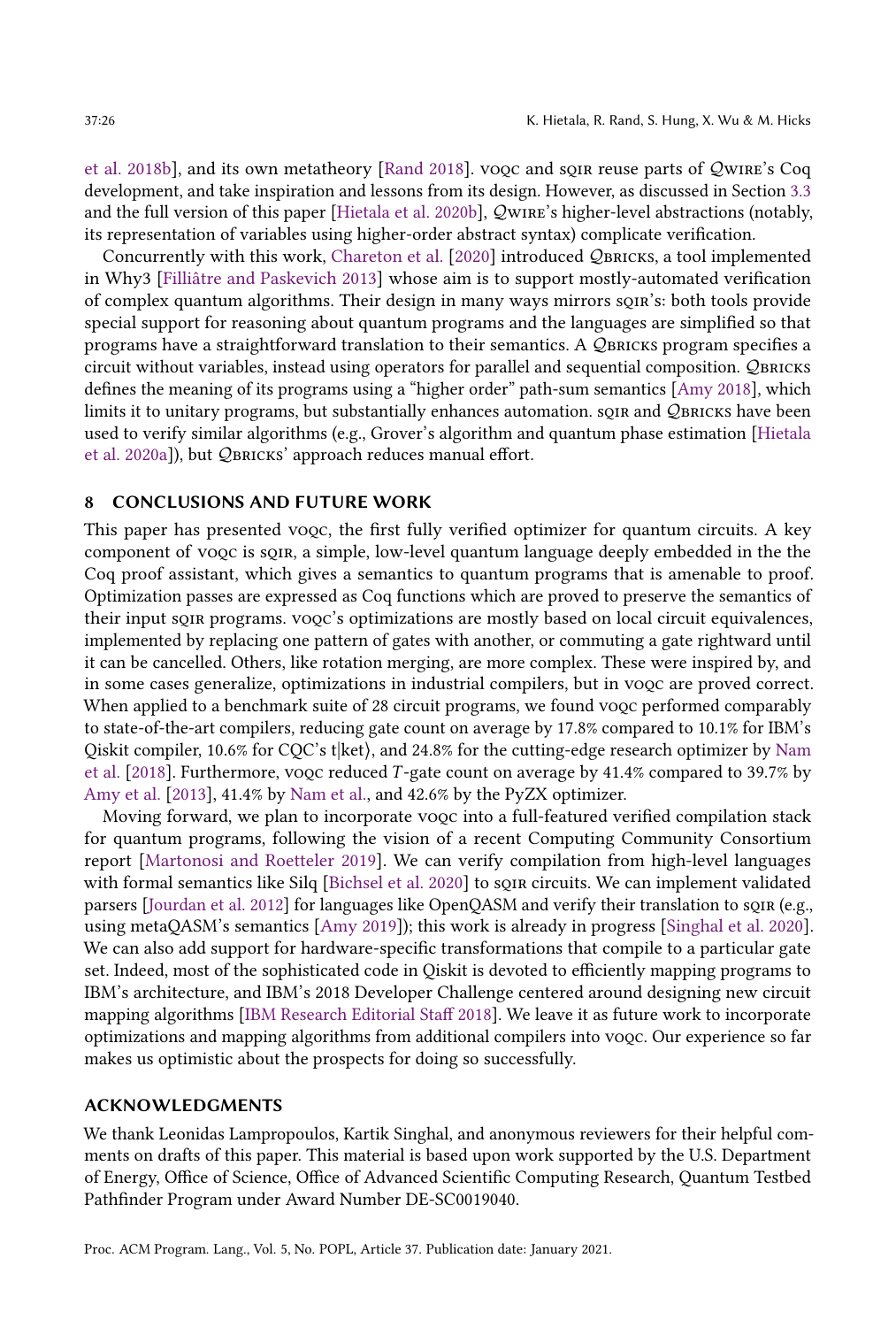#### REFERENCES

<span id="page-26-12"></span>Samson Abramsky and Bob Coecke. 2009. Categorical quantum mechanics. Handbook of quantum logic and quantum structures 2 (2009), 261-325.

- <span id="page-26-5"></span>Gadi Aleksandrowicz, Thomas Alexander, Panagiotis Barkoutsos, Luciano Bello, Yael Ben-Haim, David Bucher, Francisco Jose Cabrera-Hernández, Jorge Carballo-Franquis, Adrian Chen, Chun-Fu Chen, Jerry M. Chow, Antonio D. Córcoles-Gonzales, Abigail J. Cross, Andrew Cross, Juan Cruz-Benito, Chris Culver, Salvador De La Puente González, Enrique De La Torre, Delton Ding, Eugene Dumitrescu, Ivan Duran, Pieter Eendebak, Mark Everitt, Ismael Faro Sertage, Albert Frisch, Andreas Fuhrer, Jay Gambetta, Borja Godoy Gago, Juan Gomez-Mosquera, Donny Greenberg, Ikko Hamamura, Vojtech Havlicek, Joe Hellmers, Łukasz Herok, Hiroshi Horii, Shaohan Hu, Takashi Imamichi, Toshinari Itoko, Ali Javadi-Abhari, Naoki Kanazawa, Anton Karazeev, Kevin Krsulich, Peng Liu, Yang Luh, Yunho Maeng, Manoel Marques, Francisco Jose Martín-Fernández, Douglas T. McClure, David McKay, Srujan Meesala, Antonio Mezzacapo, Nikolaj Moll, Diego Moreda Rodríguez, Giacomo Nannicini, Paul Nation, Pauline Ollitrault, Lee James O'Riordan, Hanhee Paik, Jesús Pérez, Anna Phan, Marco Pistoia, Viktor Prutyanov, Max Reuter, Julia Rice, Abdón Rodríguez Davila, Raymond Harry Putra Rudy, Mingi Ryu, Ninad Sathaye, Chris Schnabel, Eddie Schoute, Kanav Setia, Yunong Shi, Adenilton Silva, Yukio Siraichi, Seyon Sivarajah, John A. Smolin, Mathias Soeken, Hitomi Takahashi, Ivano Tavernelli, Charles Taylor, Pete Taylour, Kenso Trabing, Matthew Treinish, Wes Turner, Desiree Vogt-Lee, Christophe Vuillot, Jonathan A. Wildstrom, Jessica Wilson, Erick Winston, Christopher Wood, Stephen Wood, Stefan Wörner, Ismail Yunus Akhalwaya, and Christa Zoufal. 2019. Qiskit: An open-source framework for quantum computing. <https://doi.org/10.5281/zenodo.2562110>
- <span id="page-26-1"></span>Matthew Amy. 2018. Towards large-scale functional verification of universal quantum circuits. [https://www.mathstat.dal.](https://www.mathstat.dal.ca/qpl2018/papers/QPL_2018_paper_30.pdf) [ca/qpl2018/papers/QPL\\_2018\\_paper\\_30.pdf.](https://www.mathstat.dal.ca/qpl2018/papers/QPL_2018_paper_30.pdf) Presented at QPL 2018.
- <span id="page-26-17"></span>Matthew Amy. 2019. Sized types for low-level quantum metaprogramming. In Reversible Computation, Michael Kirkedal Thomsen and Mathias Soeken (Eds.). Springer International Publishing, Cham, 87-107. [https://doi.org/10.1007/978-3-](https://doi.org/10.1007/978-3-030-21500-2_6) [030-21500-2\\_6](https://doi.org/10.1007/978-3-030-21500-2_6)
- <span id="page-26-2"></span>Matthew Amy, Parsiad Azimzadeh, and Michele Mosca. 2018. On the controlled-NOT complexity of controlled-NOT-phase circuits. Quantum Science and Technology 4, 1 (2018).
- <span id="page-26-0"></span>Matthew Amy, Dmitri Maslov, and Michele Mosca. 2013. Polynomial-time T-depth optimization of Clifford+T circuits via matroid partitioning. IEEE Transactions on Computer-Aided Design of Integrated Circuits and Systems 33 (03 2013). <https://doi.org/10.1109/TCAD.2014.2341953>
- <span id="page-26-7"></span>Matthew Amy, Martin Roetteler, and Krysta M. Svore. 2017. Verified compilation of space-efficient reversible circuits. In Proceedings of the 28th International Conference on Computer Aided Verification (CAV 2017). Springer. [https://www.](https://www.microsoft.com/en-us/research/publication/verified-compilation-of-space-efficient-reversible-circuits/) [microsoft.com/en-us/research/publication/verified-compilation-of-space-efficient-reversible-circuits/](https://www.microsoft.com/en-us/research/publication/verified-compilation-of-space-efficient-reversible-circuits/)
- <span id="page-26-9"></span>Charles H Bennett and Gilles Brassard. 2020. Quantum cryptography: Public key distribution and coin tossing. arXiv preprint arXiv:2003.06557 (2020).
- <span id="page-26-16"></span>Benjamin Bichsel, Maximilian Baader, Timon Gehr, and Martin Vechev. 2020. Silq: A high-level quantum language with safe uncomputation and intuitive semantics. In Proceedings of the 41st ACM SIGPLAN Conference on Programming Language Design and Implementation (PLDI 2020). Association for Computing Machinery, New York, NY, USA. [https:](https://doi.org/10.1145/3385412.3386007) [//doi.org/10.1145/3385412.3386007](https://doi.org/10.1145/3385412.3386007)
- <span id="page-26-13"></span>Jaap Boender, Florian Kammüller, and Rajagopal Nagarajan. 2015. Formalization of quantum protocols using Coq. In Proceedings of the 12th International Workshop on Quantum Physics and Logic, Oxford, U.K., July 15-17, 2015 (Electronic Proceedings in Theoretical Computer Science, Vol. 195), Chris Heunen, Peter Selinger, and Jamie Vicary (Eds.). Open Publishing Association, 71-83. <https://doi.org/10.4204/EPTCS.195.6>
- <span id="page-26-6"></span>Cambridge Quantum Computing Ltd. 2019. pytket. <https://cqcl.github.io/pytket/build/html/index.html>
- <span id="page-26-14"></span>Christophe Chareton, Sébastien Bardin, François Bobot, Valentin Perrelle, and Benoit Valiron. 2020. Toward certified quantum programming. arXiv e-prints (2020). arXiv[:2003.05841](https://arxiv.org/abs/2003.05841) [cs.PL]
- <span id="page-26-11"></span>Bob Coecke and Ross Duncan. 2009. Interacting quantum observables: Categorical algebra and diagrammatics. New Journal of Physics 13 (06 2009). <https://doi.org/10.1088/1367-2630/13/4/043016>
- <span id="page-26-3"></span>The Coq Development Team. 2019. The Coq proof assistant, version 8.10.0. <https://doi.org/10.5281/zenodo.3476303>
- <span id="page-26-4"></span>Andrew W. Cross, Lev S. Bishop, John A. Smolin, and Jay M. Gambetta. 2017. Open quantum assembly language. arXiv e-prints (Jul 2017). arXiv[:1707.03429](https://arxiv.org/abs/1707.03429) [quant-ph]
- <span id="page-26-8"></span>Andrew Fagan and Ross Duncan. 2018. Optimising Clifford circuits with Quantomatic. In Proceedings of the 15th International Conference on Quantum Physics and Logic, QPL 2018, Halifax, Nova Scotia, 3-7 June 2018. [https://doi.org/10.4204/EPTCS.](https://doi.org/10.4204/EPTCS.287.5) [287.5](https://doi.org/10.4204/EPTCS.287.5)
- <span id="page-26-15"></span>Jean-Christophe Filliâtre and Andrei Paskevich. 2013. Why3 - Where programs meet provers. In Proceedings of the 22nd European Symposium on Programming (Lecture Notes in Computer Science).
- <span id="page-26-10"></span>Daniel Gottesman. 2010. An introduction to quantum error correction and fault-tolerant quantum computation. In Quantum information science and its contributions to mathematics, Proceedings of Symposia in Applied Mathematics, Vol. 68. 13-58.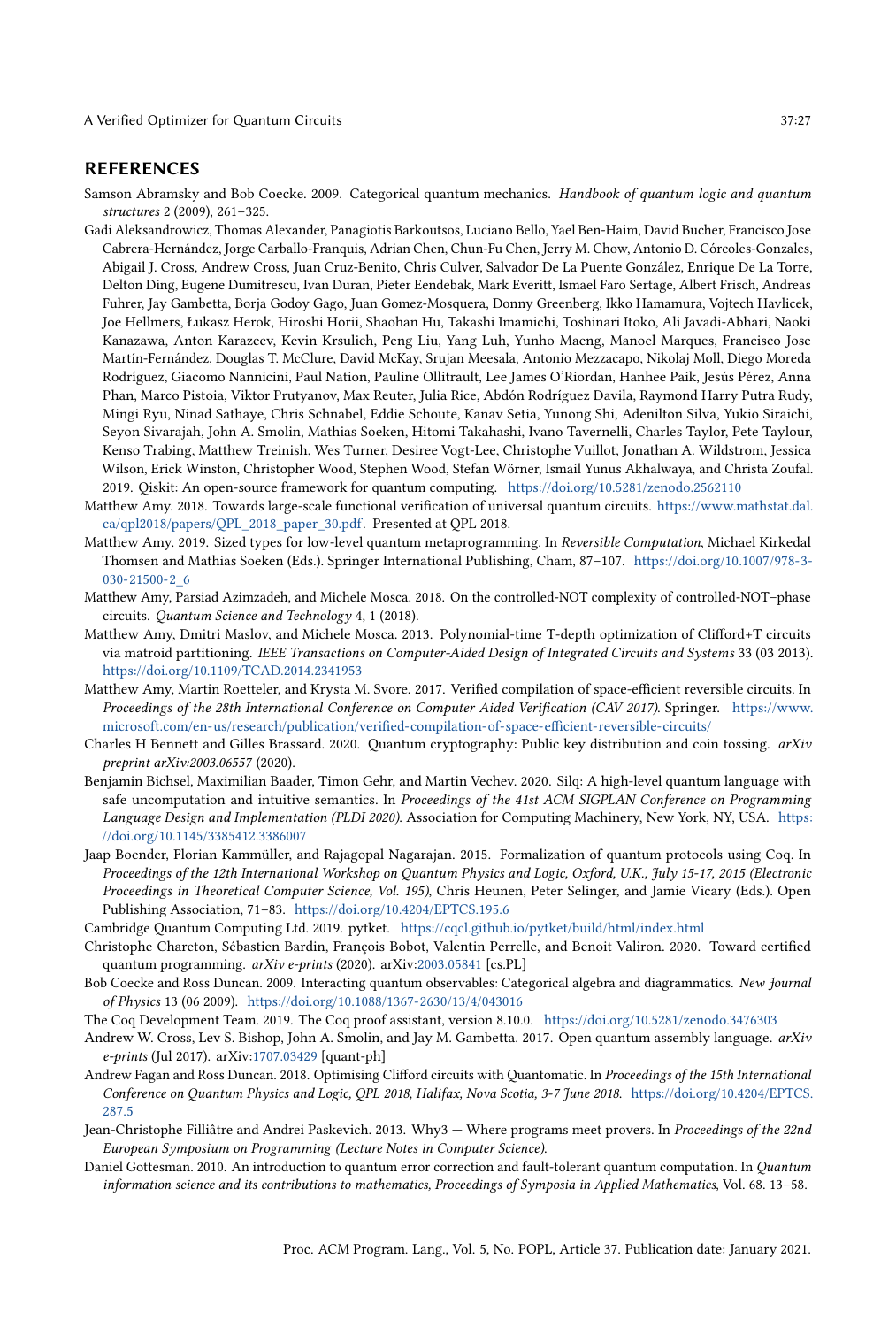- <span id="page-27-5"></span>Alexander Green, Peter LeFanu Lumsdaine, Neil J. Ross, Peter Selinger, and Benoît Valiron. 2013. Quipper: A scalable quantum programming language. In Proceedings of the 34th ACM SIGPLAN Conference on Programming Language Design and Implementation (PLDI 2013). 333-342. <https://doi.org/10.1145/2491956.2462177>
- <span id="page-27-22"></span>Alexander S Green. 2010. Towards a formally verified functional quantum programming language. Ph.D. Dissertation. University of Nottingham.
- <span id="page-27-6"></span>Daniel M. Greenberger, Michael A. Horne, and Anton Zeilinger. 1989. Going beyond Bell's Theorem. Springer Netherlands, Dordrecht, 69-72. [https://doi.org/10.1007/978-94-017-0849-4\\_10](https://doi.org/10.1007/978-94-017-0849-4_10)
- <span id="page-27-8"></span>Lov K Grover. 1996. A fast quantum mechanical algorithm for database search. In Proceedings of the twenty-eighth annual ACM Symposium on Theory of Computing. 212-219.
- <span id="page-27-17"></span>Luke Heyfron and Earl T. Campbell. 2018. An efficient quantum compiler that reduces T count. Quantum Science and Technology 4 (2018). <https://doi.org/10.1088/2058-9565/aad604>
- <span id="page-27-7"></span>Kesha Hietala, Robert Rand, Shih-Han Hung, Liyi Li, and Michael Hicks. 2020a. Proving Quantum Programs Correct. arXiv[:2010.01240](https://arxiv.org/abs/2010.01240) [cs.PL]
- <span id="page-27-9"></span>Kesha Hietala, Robert Rand, Shih-Han Hung, Xiaodi Wu, and Michael Hicks. 2020b. A Verified Optimizer for Quantum Circuits. arXiv[:1912.02250](https://arxiv.org/abs/1912.02250) [cs.PL]
- <span id="page-27-14"></span>IBM. [n.d.]. IBM Q5 Tenerife V1.x.x version log. [https://github.com/Qiskit/ibmq-device-information/blob/master/backends/](https://github.com/Qiskit/ibmq-device-information/blob/master/backends/tenerife/V1/version_log.md) [tenerife/V1/version\\_log.md](https://github.com/Qiskit/ibmq-device-information/blob/master/backends/tenerife/V1/version_log.md)
- <span id="page-27-25"></span>IBM Research Editorial Staff. 2018. We have winners! ... of the IBM Qiskit developer challenge. [https://www.ibm.com/](https://www.ibm.com/blogs/research/2018/08/winners-qiskit-developer-challenge/) [blogs/research/2018/08/winners-qiskit-developer-challenge/](https://www.ibm.com/blogs/research/2018/08/winners-qiskit-developer-challenge/)
- <span id="page-27-18"></span>Ali Javadi-Abhari, Shruti Patil, Daniel Kudrow, Jeff Heckey, Alexey Lvov, Frederic T. Chong, and Margaret Martonosi. 2014. ScaffCC: A framework for compilation and analysis of quantum computing programs. In Proceedings of the 11th ACM Conference on Computing Frontiers (Cagliari, Italy) (CF '14). ACM, New York, NY, USA, Article 1, 10 pages. <https://doi.org/10.1145/2597917.2597939>
- <span id="page-27-20"></span>Emmanuel Jeandel, Simon Perdrix, and Renaud Vilmart. 2018. A complete axiomatisation of the ZX-calculus for Clifford+ T quantum mechanics. In Proceedings of the 33rd Annual ACM/IEEE Symposium on Logic in Computer Science. ACM, 559-568. <https://doi.org/10.1145/3209108.3209131>
- <span id="page-27-24"></span>Jacques-Henri Jourdan, François Pottier, and Xavier Leroy. 2012. Validating LR(1) parsers. In Programming Languages and Systems, Helmut Seidl (Ed.). Springer Berlin Heidelberg, Berlin, Heidelberg, 397-416.
- <span id="page-27-16"></span>Aleks Kissinger and John van de Wetering. 2019. Reducing T-count with the ZX-calculus. arXiv e-prints (2019). arXiv[:1903.10477](https://arxiv.org/abs/1903.10477) [quant-ph]
- <span id="page-27-0"></span>Aleks Kissinger and John van de Wetering. 2020. PyZX: Large scale automated diagrammatic reasoning. Electronic Proceedings in Theoretical Computer Science 318 (04 2020), 230-242. <https://doi.org/10.4204/EPTCS.318.14>
- <span id="page-27-21"></span>Aleks Kissinger and Vladimir Zamdzhiev. 2015. Quantomatic: A proof assistant for diagrammatic reasoning. In Automated Deduction - CADE-25, Amy P. Felty and Aart Middeldorp (Eds.). Springer International Publishing, Cham, 326-336.
- <span id="page-27-11"></span>Emmanuel Knill. 1996. Conventions for quantum pseudocode. Technical Report. Los Alamos National Lab., NM (United States).
- <span id="page-27-2"></span>Xavier Leroy. 2009. Formal verification of a realistic compiler. Commun. ACM 52, 7 (July 2009), 107-115. [https://doi.org/10/](https://doi.org/10/c9sb7q) [c9sb7q](https://doi.org/10/c9sb7q)
- <span id="page-27-23"></span>Margaret Martonosi and Martin Roetteler. 2019. Next steps in quantum computing: computer science's role. arXiv[:1903.10541](https://arxiv.org/abs/1903.10541) [cs.ET]
- <span id="page-27-13"></span><span id="page-27-10"></span>Guillaume Melquiond. 2020. Interval package for Coq. <https://gitlab.inria.fr/coqinterval/interval>
- D. M. Miller and M. A. Thornton. 2006. QMDD: A decision diagram structure for reversible and quantum circuits. In 36th International Symposium on Multiple-Valued Logic (ISMVL'06). 30-30. <https://doi.org/10.1109/ISMVL.2006.35>
- <span id="page-27-1"></span>Yunseong Nam, Neil J. Ross, Yuan Su, Andrew M. Childs, and Dmitri Maslov. 2018. Automated optimization of large quantum circuits with continuous parameters. npj Quantum Information 4, 1 (2018), 23. <https://doi.org/10.1038/s41534-018-0072-4>
- <span id="page-27-15"></span>Adam Paetznick and Krysta M Svore. 2014. Repeat-until-success: non-deterministic decomposition of single-qubit unitaries. Quantum Information & Computation 14, 15-16 (2014), 1277-1301.
- <span id="page-27-3"></span>Jennifer Paykin, Robert Rand, and Steve Zdancewic. 2017. QWIRE: A core language for quantum circuits. In Proceedings of the 44th ACM SIGPLAN Symposium on Principles of Programming Languages (Paris, France) (POPL 2017). ACM, New York, NY, USA, 846-858. <https://doi.org/10.1145/3009837.3009894>
- <span id="page-27-4"></span>Frank Pfenning and Conal Elliott. 1988. Higher-order abstract syntax. In Proceedings of the ACM SIGPLAN 1988 Conference on Programming Language Design and Implementation (Atlanta, Georgia, USA) (PLDI '88). ACM, New York, NY, USA, 199-208. <https://doi.org/10.1145/53990.54010>
- <span id="page-27-12"></span>Robert Rand. 2018. Formally verified quantum programming. Ph.D. Dissertation. University of Pennsylvania.
- <span id="page-27-19"></span>Robert Rand, Jennifer Paykin, Dong-Ho Lee, and Steve Zdancewic. 2018b. ReQWIRE: Reasoning about reversible quantum circuits. In Proceedings of the 15th International Conference on Quantum Physics and Logic, QPL 2018, Halifax, Nova Scotia, 3-7 June 2018. <https://doi.org/10.4204/EPTCS.287.17>